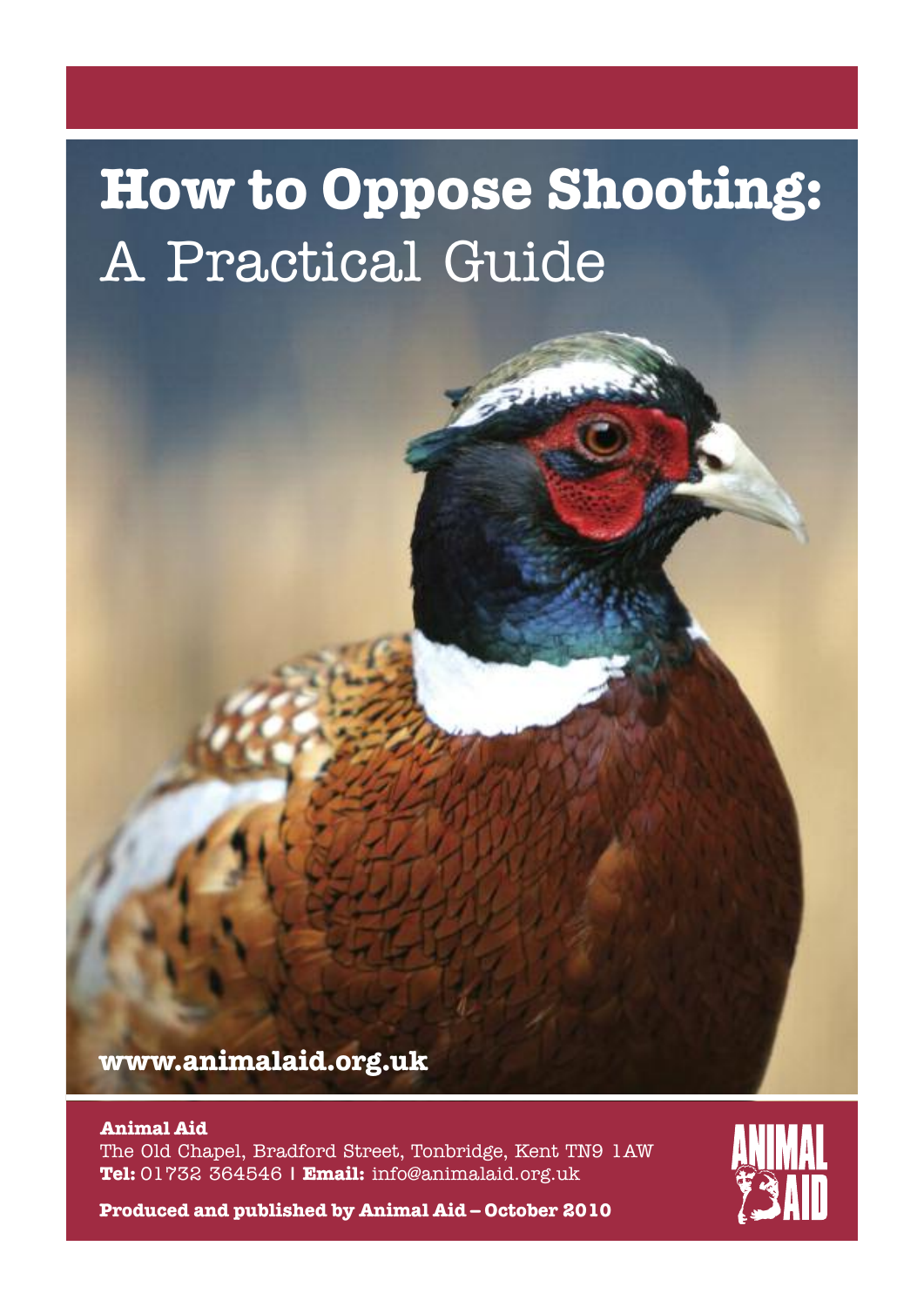













## Contents

| Shooting on or near footpaths and other public rights of way 14 |
|-----------------------------------------------------------------|
| The Countryside and Rights of Way Act (CRoW) 15                 |
|                                                                 |
|                                                                 |
|                                                                 |
|                                                                 |
|                                                                 |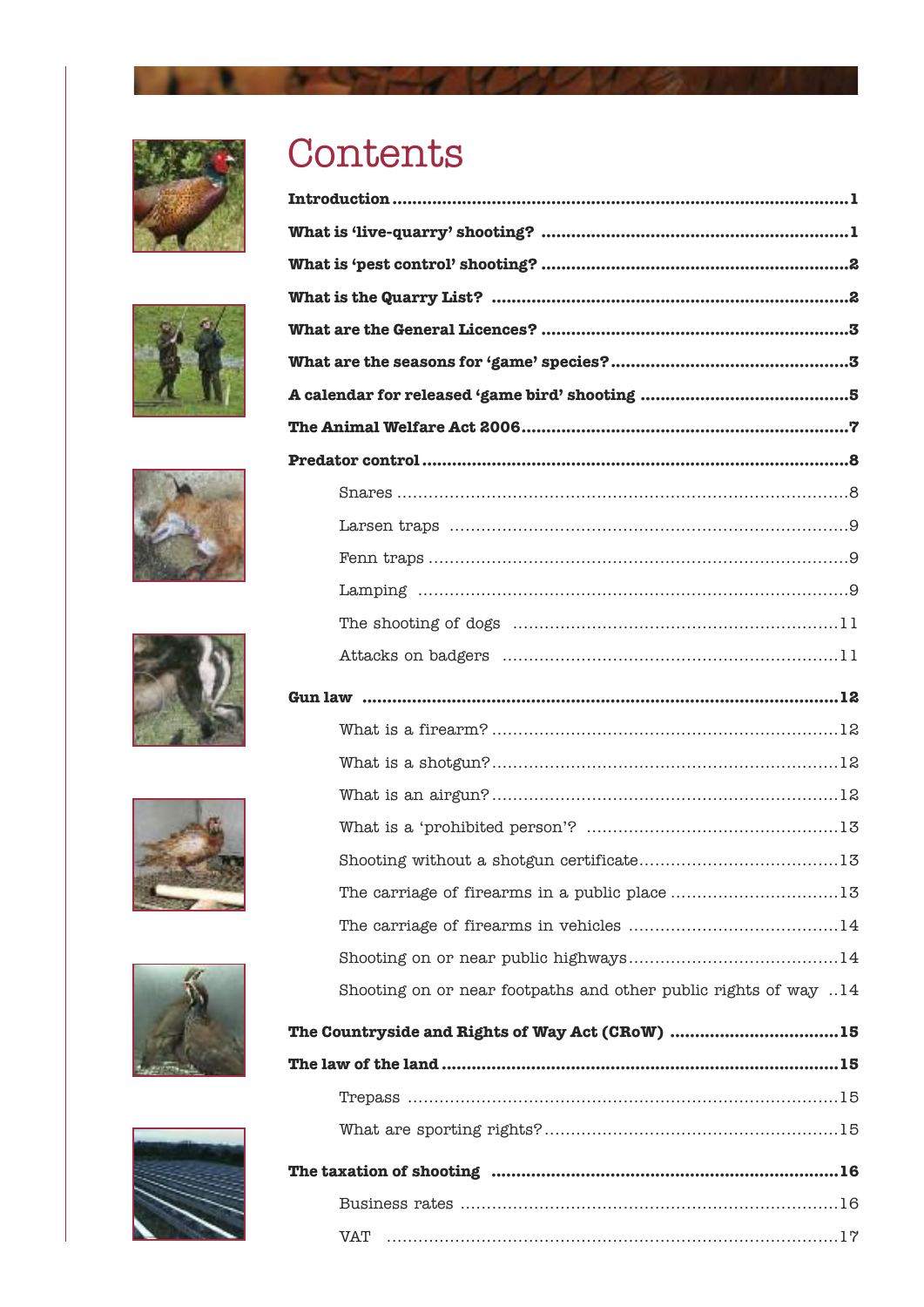













| The British Association for Shooting and Conservation (BASC) 22 |
|-----------------------------------------------------------------|
|                                                                 |
| The Country Land and Business Association (CLA) 24              |
|                                                                 |
| The National Gamekeepers Organisation (NGO) 24                  |
| National Organisation of Beaters and Pickers-up (NOBS) 24       |
| The Game and Wildlife Conservation Trust (GWCT) 25              |
|                                                                 |
|                                                                 |
|                                                                 |
|                                                                 |
| Public and Corporate Economic Consultants (PACEC) report 26     |
|                                                                 |
|                                                                 |

|                                                                  | Annex B-Codes of good practice in the shooting industry 36 |     |  |  |  |
|------------------------------------------------------------------|------------------------------------------------------------|-----|--|--|--|
| Annex C - Legal references regarding the status of game birds 37 |                                                            |     |  |  |  |
|                                                                  |                                                            | .38 |  |  |  |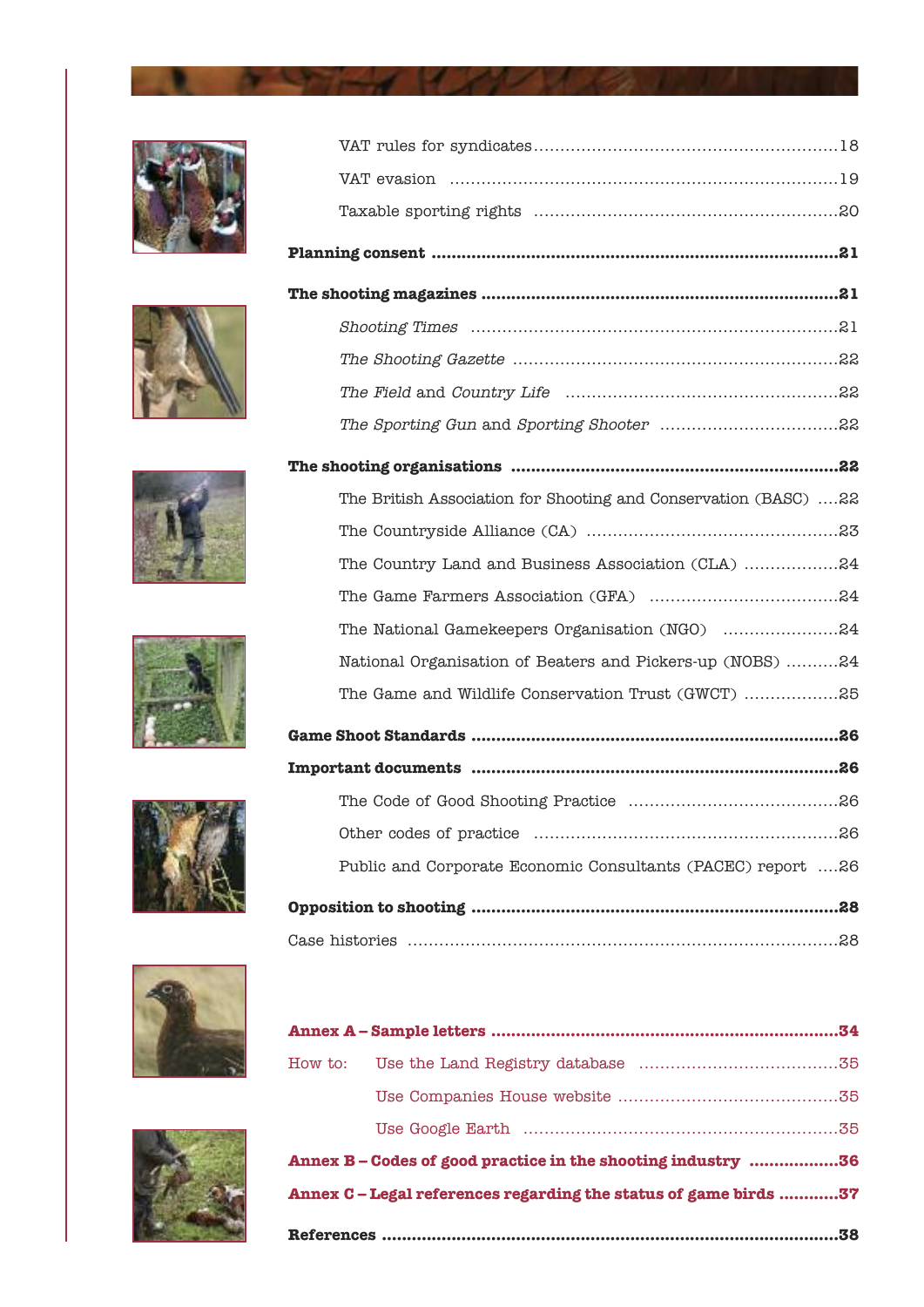

## Introduction

**This booklet is designed to advise people who are opposed to the shooting of birds and mammals on moral grounds. It is also useful for those who are having trouble with shooting near their homes, on legal rights of way or at a place of recreation. It offers concise information about shooting and the law. It does not replace full and proper legal advice, which may be needed in certain situations.**

Most people know little about 'live-quarry' shooting except that it bothers them. It is a noisy and cruel activity that generally only affects people in close proximity. The shooting industry produces around 50 million purpose-bred 'game birds' every year. Any wild animals or birds deemed to be a threat to the short-term survival of the game birds, are legally, or illegally, persecuted.

**You may have a personal issue about your property or are disgusted by these unnecessary excesses. This booklet is written for you.**

## What is 'live-quarry' shooting?

1

**Live-quarry shooting falls into several categories in the UK but can be defined as the shooting of birds and mammals for recreation. People who do this are known as guns.**

**Walked-up Shooting** is an informal style of shooting where the game (pheasant, partridge, grouse or ptarmigan) is flushed ahead of the gun as he walks over the shooting ground. Some animals, like hares and pheasants, will typically keep cover until the last possible moment before being disturbed or 'flushed'.

**Driven Shooting** is a formal style of shooting where game birds are flushed from cover by a team of beaters and gamekeepers towards the waiting guns. The birds are not wild. They are bred in farms and taken to release enclosures when they are in the early stages of maturity.

**Coastal Wildfowling** is the shooting of ducks, geese and wading birds on tidal sites. The birds targetted are rarely farmed and are likely to have migrated to and from our shores.

**Inland Wildfowling** is the shooting of ducks, geese and wading birds on inland sites, where there are often natural or artificial flight ponds frequented by the birds for roosting at night. The shooters take advantage of the birds' natural behaviour of arriving and departing near sunset and first light. Ducks are specifically bred in game farms for recreational shooting.

**Deerstalking**'s declared purpose is the 'management' of deer herd numbers or the protection of crops and forests by shooting deer in a 'sporting' context.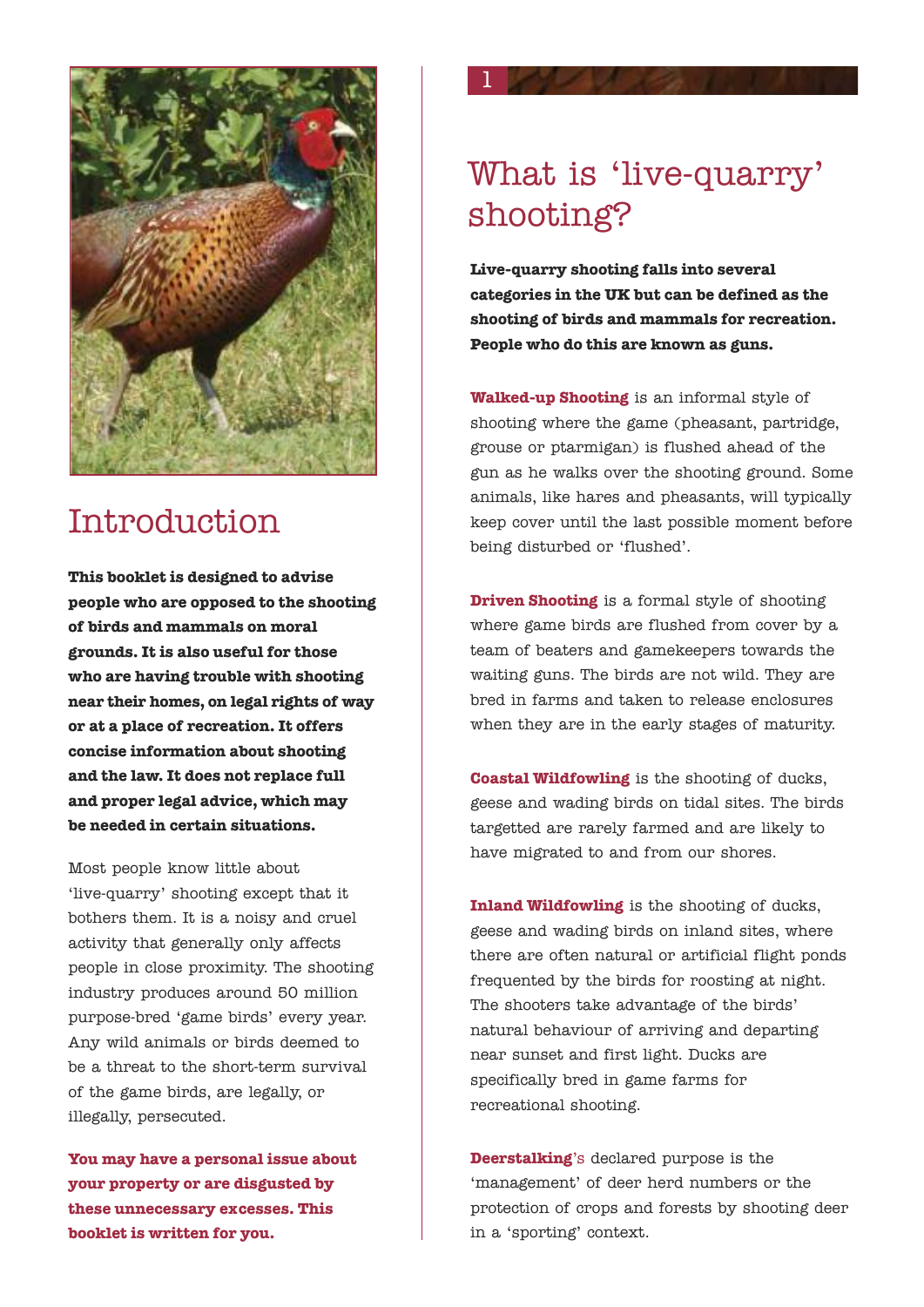## What is 'pestcontrol' shooting?

**Alleged economic or environmental damage is the main reason given for the mass-killing of certain species.**

Pigeons and corvine birds, such as magpies, jays and crows, may be shot in accordance with the General Licences. Killing is authorised if the birds are considered by the landowner to be a threat to agriculture, aviation or public health and if other methods of deterrence have failed. Most so-called pest species may not be shot for sport, but rabbits are an exception, because it is claimed that they cause significant damage to fields and crops. In law, it is an offence to allow rabbits to 'harbour' on your land, and your neighbour could have a claim against you if he believes that rabbits living on your land are causing damage to his. Rabbits may legally be flushed from burrows with any number of dogs or ferrets and shot, or otherwise destroyed without 'unnecessary cruelty'.

## What is the Quarry List?<sup>1</sup>

**The Quarry List is a list of species that may be legally shot for sport or as a pest species under periodically reviewed legislation.**

Strangely, some of the birds who may currently be shot, are members of species whose existence is under threat. These



include grey partridge and black grouse. The list also includes:

- **Geese** White-fronted, pink-footed, greylag and Canada.
- **Wading birds** Common snipe, jack snipe, golden plover, woodcock and curlew.
- **Coots**
- **Moorhens**
- **Ducks** Teal, mallard, gadwall, shoveler, wigeon, pintail, tufted, pochard, goldeneye, scaup.
- **Wild game birds** Grey partridge, red grouse, black grouse, ptarmigan. (None of these birds is successfully bred in captivity.)
- **Released game birds** Pheasant, red-legged partridge. These birds are artificially bred in captivity and released for a short period of controlled freedom near the start of the shooting seasons. Released birds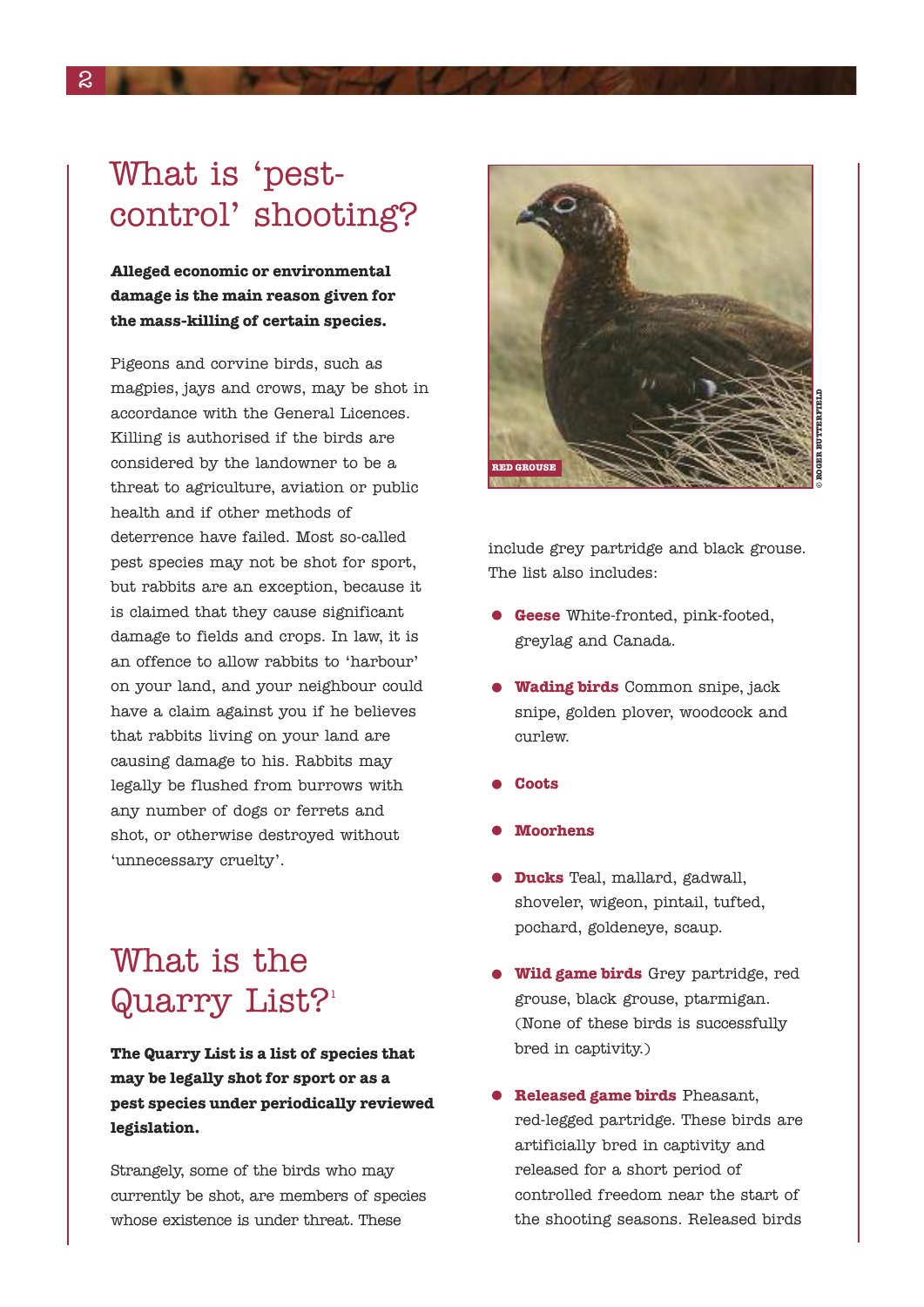do not breed successfully in the wild and, in comparison with the released total, only a negligible number of wild pheasant and partridge are shot. The shooting industry claims that purpose-bred game birds are released each year to supplement the population of wild game birds. The reality is that comparatively few game birds survive the shooting season, and those who do are a negligible supplement to the newly released birds. In law, however, game birds are considered wild once released. Wild game birds belong to whoever's property they land on or fly over.

- **Mammals** Brown hare, mountain hare, roe deer, fallow deer, muntjac deer, red deer, sika deer, chinese water deer. (Deer may not be shot with shotguns.)
- **'Pest' species** Rabbit, wood pigeon, collared dove, jackdaw, jay, magpie, hooded crow, carrion crow, mink, fox, stoat, weasel.

## What are the General Licences?

**No licence is needed to shoot game species in England but a game excise licence – available from post offices – is still needed in Scotland and Northern Ireland. This anomaly is not expected to continue. A game excise licence is not needed in any part of the UK to shoot ducks or geese.**

Pest species may be shot under the terms of the General Licences, which vary from year to year and are issued by government agencies in Scotland, Wales and Northern Ireland; and by Natural England for licences in England. A General Licence need not be personally carried for inspection. It is a list of species that may be shot, together with the varied terms and conditions under which they may be shot. Wood pigeons are the most widely shot pest species.2



## What are the seasons for 'game' species?

**Pheasant** 1 October – 1 February (Northern Ireland – 31 January)

**Partridge** 1 September – 1 February (Northern Ireland – 31 January)

**Grouse and ptarmigan** 12 August – 10 December (Northern Ireland – 30 November)

**Black grouse** 20 August – 10 December

**Common snipe** 12 August – 31 January (jack snipe is currently protected but not in Northern Ireland where the season starts on 1 September)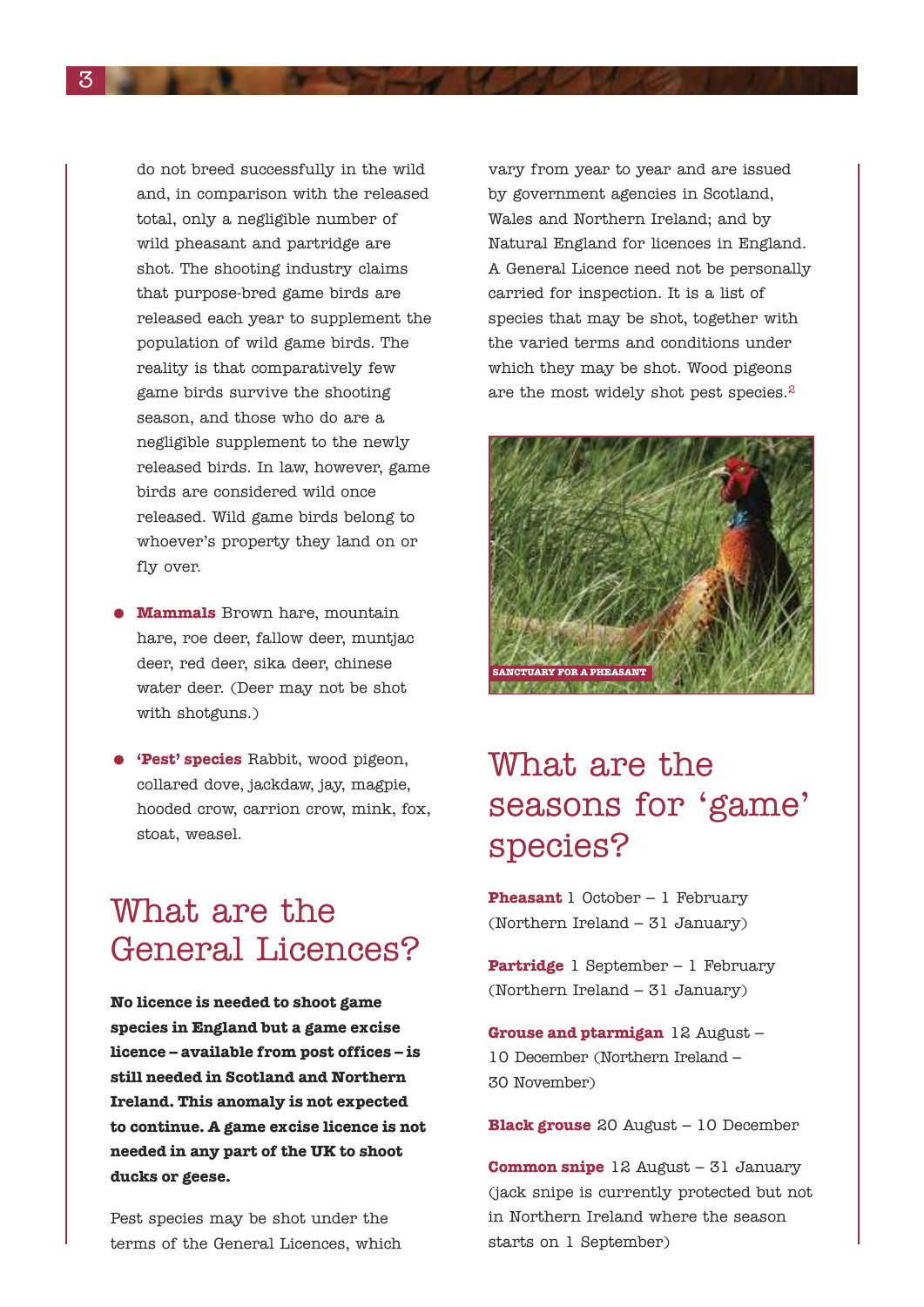**Woodcock** 1 October – 31 January (Scotland – 1 September)

**Inland duck and goose** 1 September – 31 January

**Coastal duck and goose** 1 September – 20 February (Northern Ireland – 31 January)

**Coot and moorhen** 1 September – 31 January (in Northern Ireland they are a protected species)

**Golden plover** 1 September – 31 January

**Curlew** 1 September – 31 January (only in Northern Ireland, protected elsewhere in the UK)

It is illegal to shoot game on Sundays and on Christmas Day.

The shooting seasons for deer species vary greatly across the UK.<sup>3</sup> Because people mainly encounter problems with game bird shooting, the various seasons for deer are not included here. There is no closed season for muntjac deer.

It is illegal to shoot deer at night.<sup>4</sup> In Northen Ireland, it is illegal to shoot woodpigeons at night or on Sundays.5

It is an offence to take or kill any game species during the closed season for that species, except for breeding purposes.

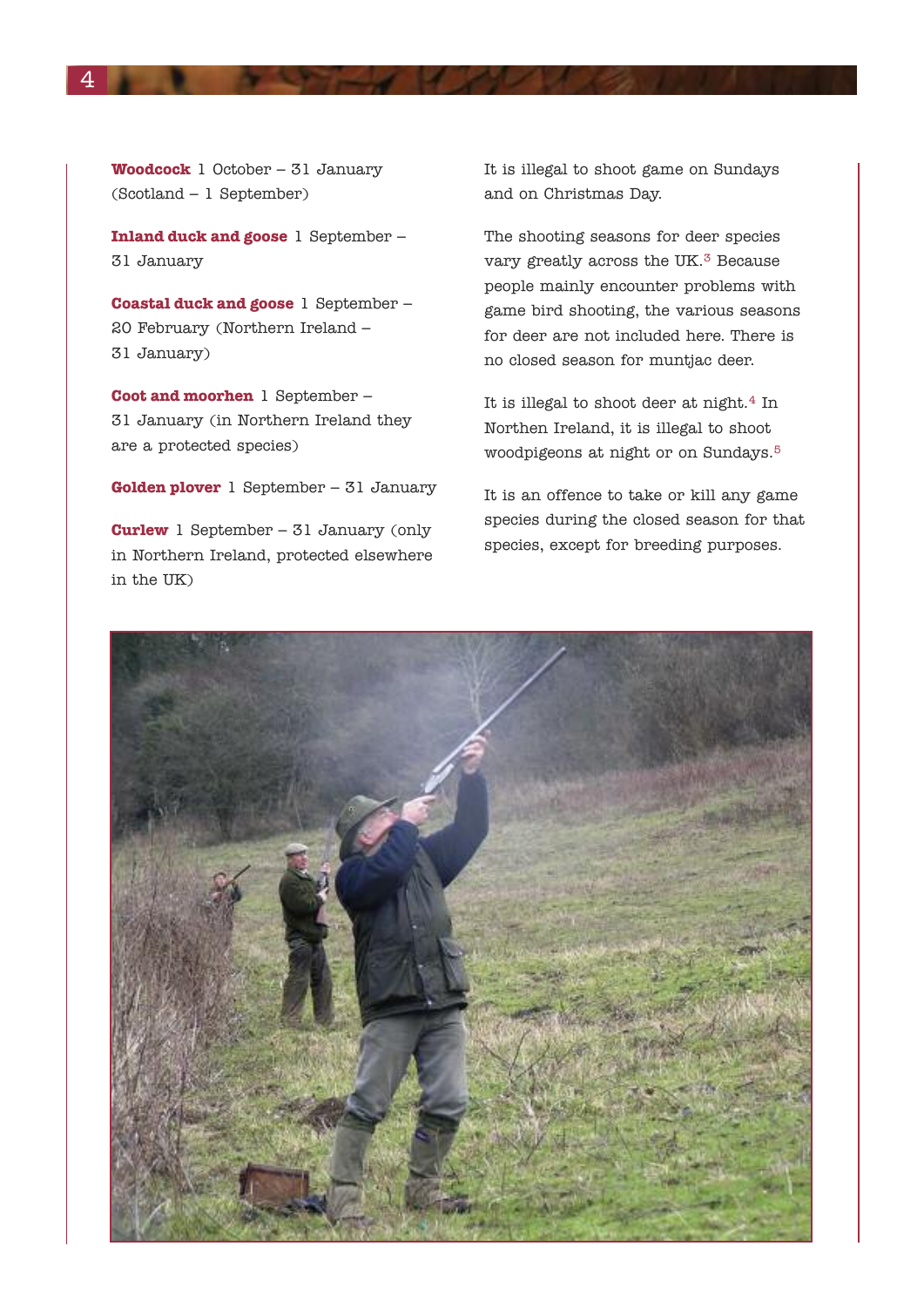| A calendar for released 'game bird' shooting |                                                                                           |                                     |                                                                             |                                                                                                                    |  |  |
|----------------------------------------------|-------------------------------------------------------------------------------------------|-------------------------------------|-----------------------------------------------------------------------------|--------------------------------------------------------------------------------------------------------------------|--|--|
| <b>Date</b>                                  | <b>Activity</b>                                                                           | <b>Enclosure</b>                    | <b>Note</b>                                                                 | <b>Remarks</b>                                                                                                     |  |  |
| 2 February                                   | Catching up<br>breeding stock<br>(Note a)                                                 | Over-wintering<br>pens (Note b)     | Birds are<br>selected.<br>Surplus cocks<br>are discarded<br>(Note c)        | Law allows<br>catching up for<br>breeding<br>purposes                                                              |  |  |
| 1 April                                      | Mating commences                                                                          | Breeding pens<br>(Note d)           | Pheasants:<br>one cock to 8<br>or 10 hens<br>Partridges:<br>one of each sex |                                                                                                                    |  |  |
| April - July                                 | Eggs laid and<br>hatched                                                                  | Breeding pens                       | Eggs hatched in<br>incubators                                               | Incubation<br>takes about 23<br>days. Hatching<br>time can be<br>controlled in<br>modern<br>incubators<br>(Note e) |  |  |
| May - July                                   | Chicks reared<br>under heat and<br>light                                                  | Rearing pens<br>(Note f)            | There is a market<br>for one-day-old<br>chicks                              | Hardening off<br>by lowering<br>temperature<br>each day                                                            |  |  |
| <b>May - August</b>                          | Poults reared                                                                             | Rearing pen<br>verandahs            | There is a market<br>for 6-7 week-old<br>poults                             |                                                                                                                    |  |  |
| July - August                                | Poults prepared<br>for release<br>(Note g)                                                | Release enclosures<br>(Note h)      | Maximum<br>predator control<br>in place                                     |                                                                                                                    |  |  |
| August-<br>September                         | Pheasants<br>released                                                                     | Cover crops or<br>coppices (Note i) | Feeding and<br>watering in place<br>at release areas                        |                                                                                                                    |  |  |
| 1 September                                  | Partridge shooting<br>begins                                                              | Release areas                       | Predator control<br>continues                                               |                                                                                                                    |  |  |
| 1 October                                    | Pheasant shooting<br>begins                                                               | Release areas                       | Predator control<br>continues                                               |                                                                                                                    |  |  |
| 1 November                                   | Some shoots delay<br>pheasant shooting<br>until this date to<br>gain high flying<br>birds | Release areas                       | Predator control<br>continues                                               |                                                                                                                    |  |  |
| 1 February                                   | Shooting season<br>for pheasants and<br>partridges closes                                 |                                     |                                                                             |                                                                                                                    |  |  |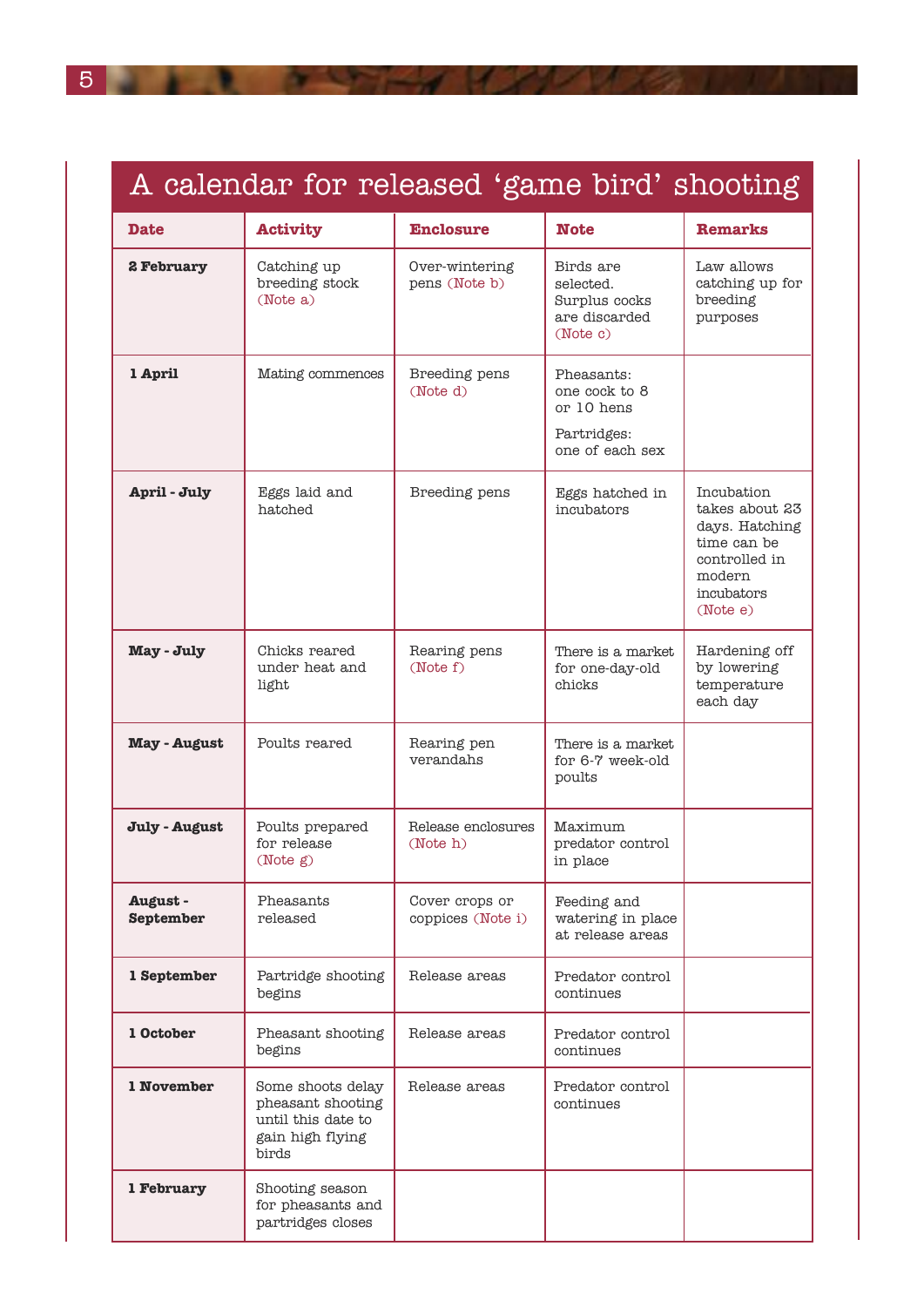#### Notes

- a. Observers may see temporary wire-roofed cages erected on shooting grounds and in the release areas. The birds are lured in by feed, through funnel traps or doors. Dogs are also used to marshal the birds back to capture areas.
- b. Over-wintering pens are also used for retaining selected birds – who were not released the previous year – for the breeding programme.
- c. Most of the cocks caught up are not required. Game dealers and processors sometimes illegally advertise for these surplus birds even though it is forbidden to take or kill a game bird out of season, except for breeding purposes.
- d. Traditional breeding pens are wire-roofed enclosures on grass. They must be moved every year for husbandry purposes. A new type of battery (or 'raised laying') cage, which is about the size of a car boot, was made illegal in England in spring 2010. But the prohibition was rapidly overturned by the new coalition government.
- e. Incubators allow the timed hatching of chicks. Chicks are priced at £1 to £1.25 (2010).
- f. Rearing pens may generally be identified by propane bottles outside. Each small shed has a wire-roofed extension (verandah). The interconnecting hatch is opened as the chicks grow into poults.
- g. Poults are priced at £3.50 to £4 (2010).
- h. Release enclosures are situated in coppices or woods. They can cover several acres. Wire fences, similar to those used around tennis courts, are able to be rolled up from the base, or large doors may be left open in late August and September. Low-height electric fencing may be on its perimeter to deter foxes. Snares will be present in its surrounds. Birds are fed, watered and medicated within.
- i. Release areas are close to release enclosures. If no woods are available, cover crops are planted. Kale-type crops are typically surrounded by sheep fencing. Feeding and watering keep the birds where intended.





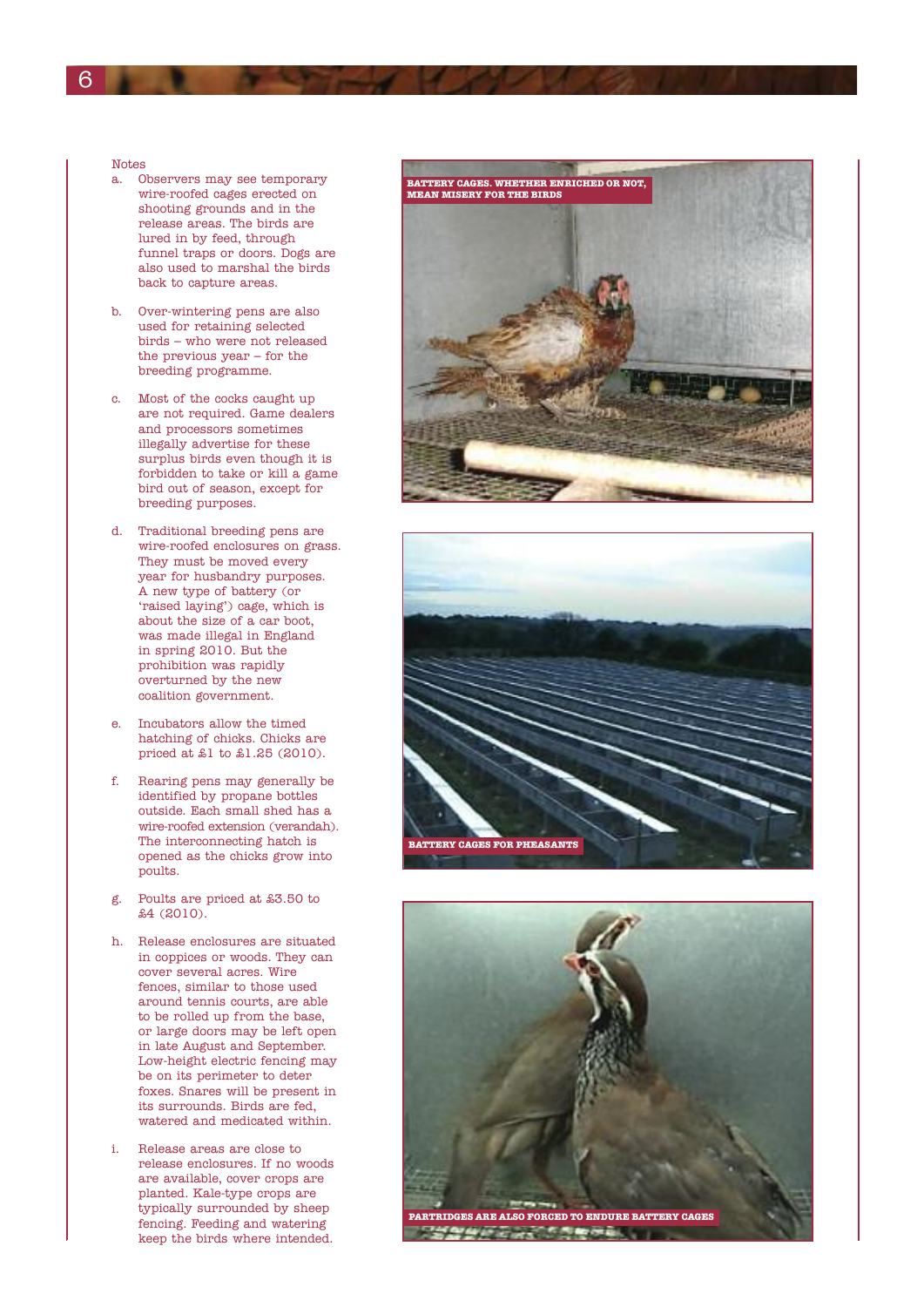## The Animal Welfare Act 2006

**Pheasants are bred in either traditional breeding pens or battery (raised laying) cages, which hold around eight females and one male. The Animal Welfare Act 2006 introduced the concept of the protected animal, which in the context of game bird shooting is an animal under the temporary or permanent care of man. For the purposes of the Act, released game birds are protected when in captivity but are unprotected – because they are considered wild – when released for shooting.**

When the Act was enabled, provision was made for central and devolved governments to approve Codes of Practice that, although not legally binding, could be used as a basis for prosecution in cases of unnecessary suffering.

After a public consultation in 2009, DEFRA approved a new Code of Practice for the Welfare of Game Birds Reared for Sporting Purposes in England from 2010. The Code provided minimum space requirements for pheasants of one square metre per bird. This effectively made the battery-style raised laying cage system of breeding pheasants impractical in England and exposed operators to possible prosecution. Similar consultations got underway in Wales and Scotland. But the Hunting and Shooting Minister on behalf of the coalition government, withdrew the English Code before it could come into force.

Partridges are monogamous. Game bird farmers pair them off in breeding boxes or in battery cages. Even under the 2010 Defra Code, which the coalition government withdrew, partridge cages were to have been permitted.



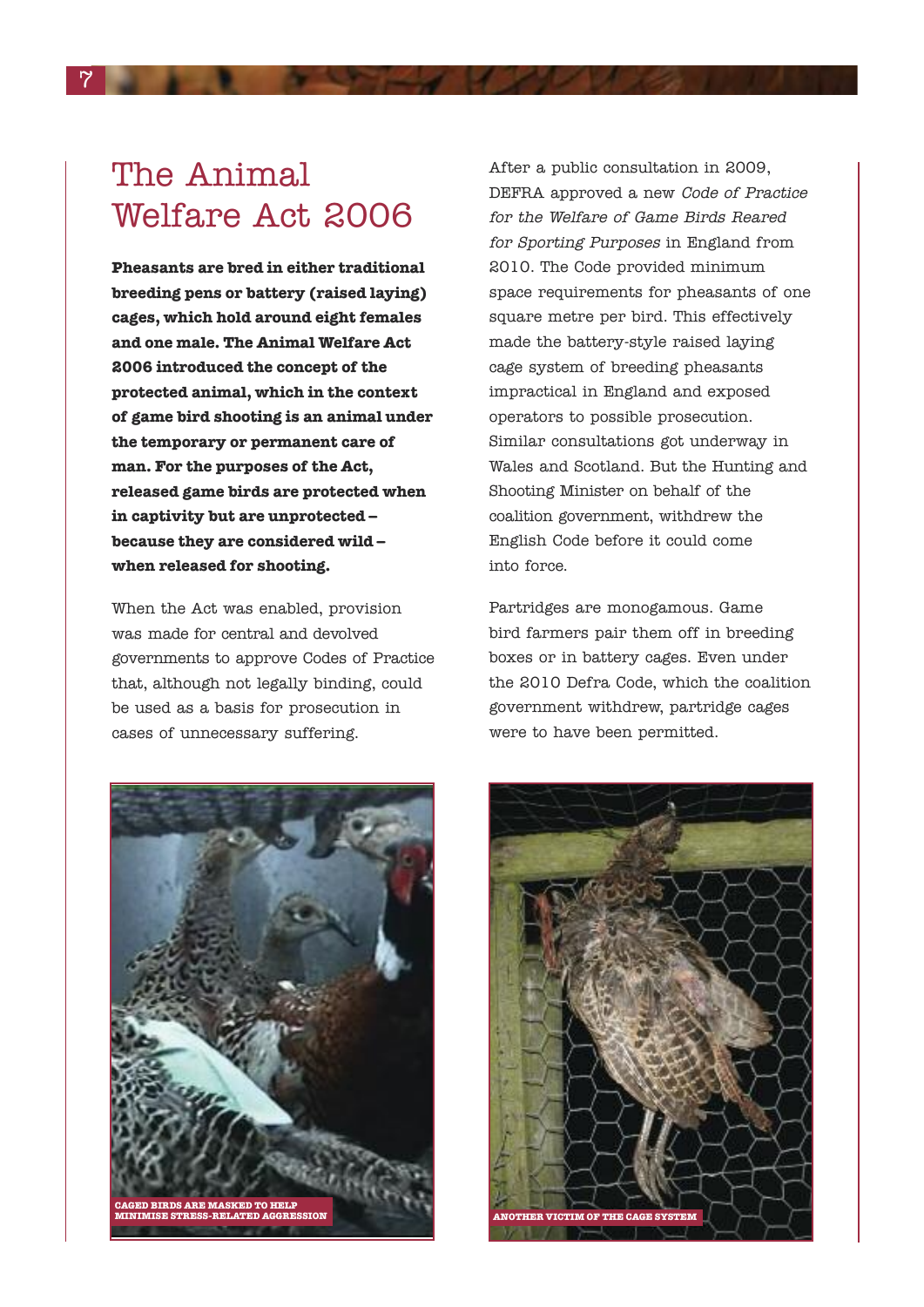## Predator Control

**Shoot operators kill – both legally and illegally – any wild animal perceived to interfere with the profitability or smooth running of a shoot. If animals are thought to kill young or adult birds, take eggs or even the feed or cover crops provided for game birds, then they are shot or killed through the use of poison, snare, and baited spring or cage traps. Larsen traps are cages containing a live decoy bird and are usually employed to catch corvine birds (members of the crow family). There are rules relating to the use of these traps, including the type of decoy and their inhumane treatment. It is also illegal to use snares in certain ways.**

#### Snares

Snares are a legal method of catching animals classed as 'vermin'. Snares consist of a loop of wire that tightens round an animal, and are usually classed as self-locking or as freerunning. But snares are indiscriminate and can cause immense suffering to trapped animals. RSPCA inspectorate surveys show that only a third of the animals caught in snares were actually the species intended to be caught.<sup>6</sup> Unintended victims include cats, dogs and even sheep.

The use of snares is regulated under the Wildlife and Countryside Act 1981. The law says: a snare must not be set where a protected species is likely to be caught. Protected animals in this context include badger, pine marten, red squirrel, otter and deer.



Snares should not be set to cause any intentional injury to the captured animal. However, animal protection organisations have catalogued, over the years, snared animals suffering appalling head, neck and body injuries. Often, they will die from their injuries, after a period of many hours, or even days, after being caught in a device.

Snares should not be set where animals are grazing.

Snares should not be set near to housing where domestic animals could be caught.

Snares should be set by fixing them firmly to a stake that is embedded in the ground. Sometimes snares are fixed to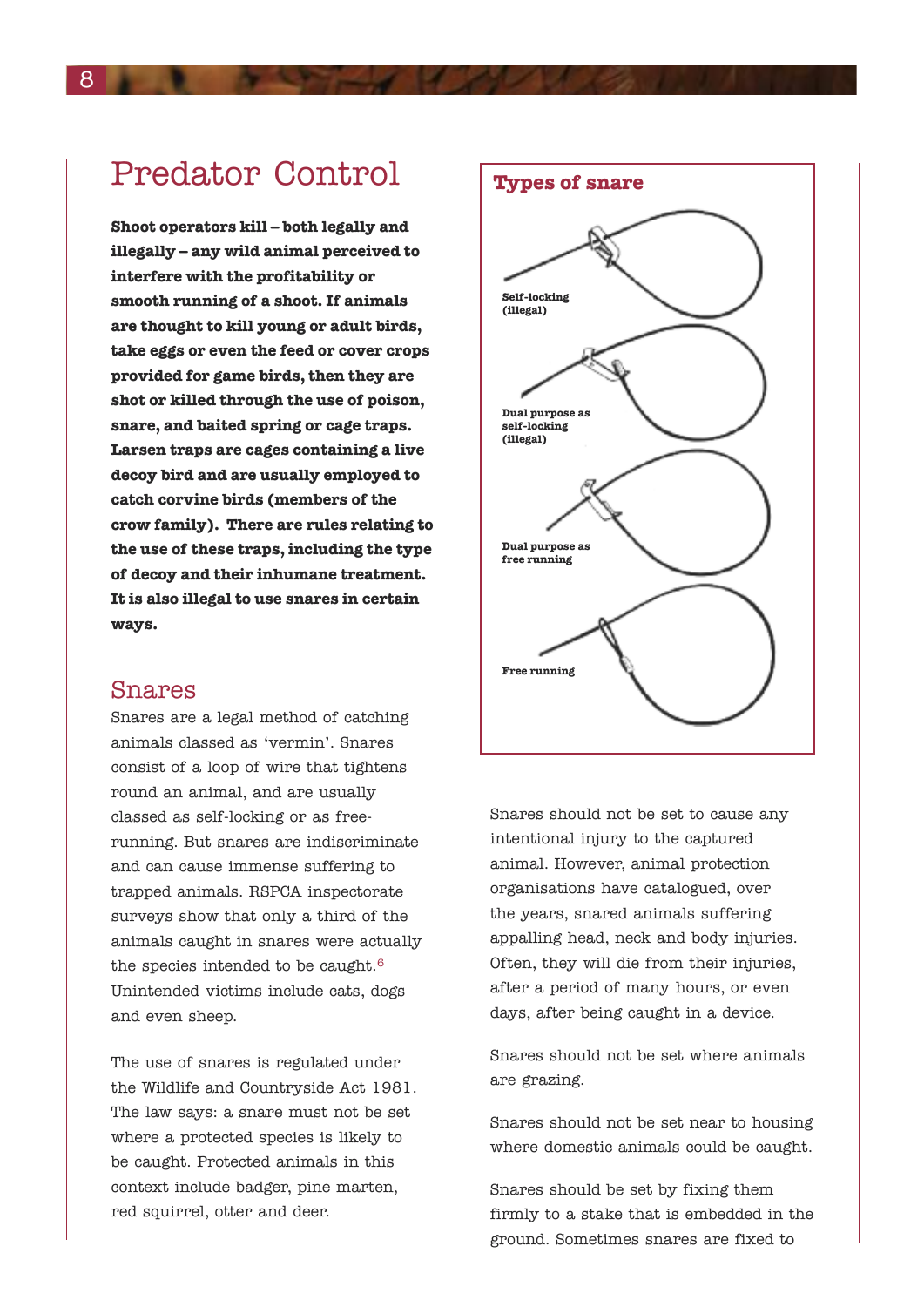logs or loose fence posts. Animals can drag the loose anchor off into undergrowth where it might jam, leaving the animals to die slowly, unseen, from starvation and exhaustion.

Snares must be inspected every 24 hours. They must not be of the self-locking type or configured to be self-locking.

Legal quarry species should be despatched quickly with a gun and not subjected to unnecessary cruelty.

#### Larsen traps

These traps use a decoy bird and eggs, which, legally, must be of the corvine species – namely, crow, magpie, jackdaw, jay or rook. The decoy is kept in an enclosed cage and the lured bird will enter a separate compartment via a spring door.

It is illegal to set any trap that is intended to cause any bodily injury to a wild bird.

It is illegal for any person to set traps with decoy birds in which they have insufficient length, height and width to spread their wings freely.

It is illegal for any trap with a decoy bird not to be inspected once every 24 hours.

The trap must be adequately supplied with food, water, a perch and shade for the decoy bird.

It is illegal to use as a decoy, for the purpose of killing or taking any wild bird, any live bird or other animal who is tethered or secured by means of

braces or other similar appliances, or who is blind, maimed or injured.

#### Fenn traps

Fenn traps are spring-driven devices that are designed to break a small animal's back and kill him or her instantly. By law these traps may be set only in tunnels or artificial tunnels and burrow entrances, to kill rats, weasels, stoats and rabbits. The commonplace malpractice is to use a trap that is too small for a rabbit. The rabbit is caught, usually by the head, and dies from shock and hypothermia.

It is illegal to place a Fenn trap on top of a fence post – though they often are, with the intention of catching raptors, who habitually land on them.

#### Lamping

Lamping involves using a high power light or torch to transfix animals in the beam, rendering them immobile and vulnerable for night shooting.

There are several legal impositions upon lamping of which you should be aware, if lamping or shooting at night in your vicinity is bothering you. Deer may not be shot at night. Although there are no restrictions on the shooting of foxes, the night shooting of ground game (rabbits and hares) is restricted by a number of considerations, such as:

- Night is defined as one hour after sunset to one hour before sunrise.
- Only the owner or person owning the sporting rights over the land may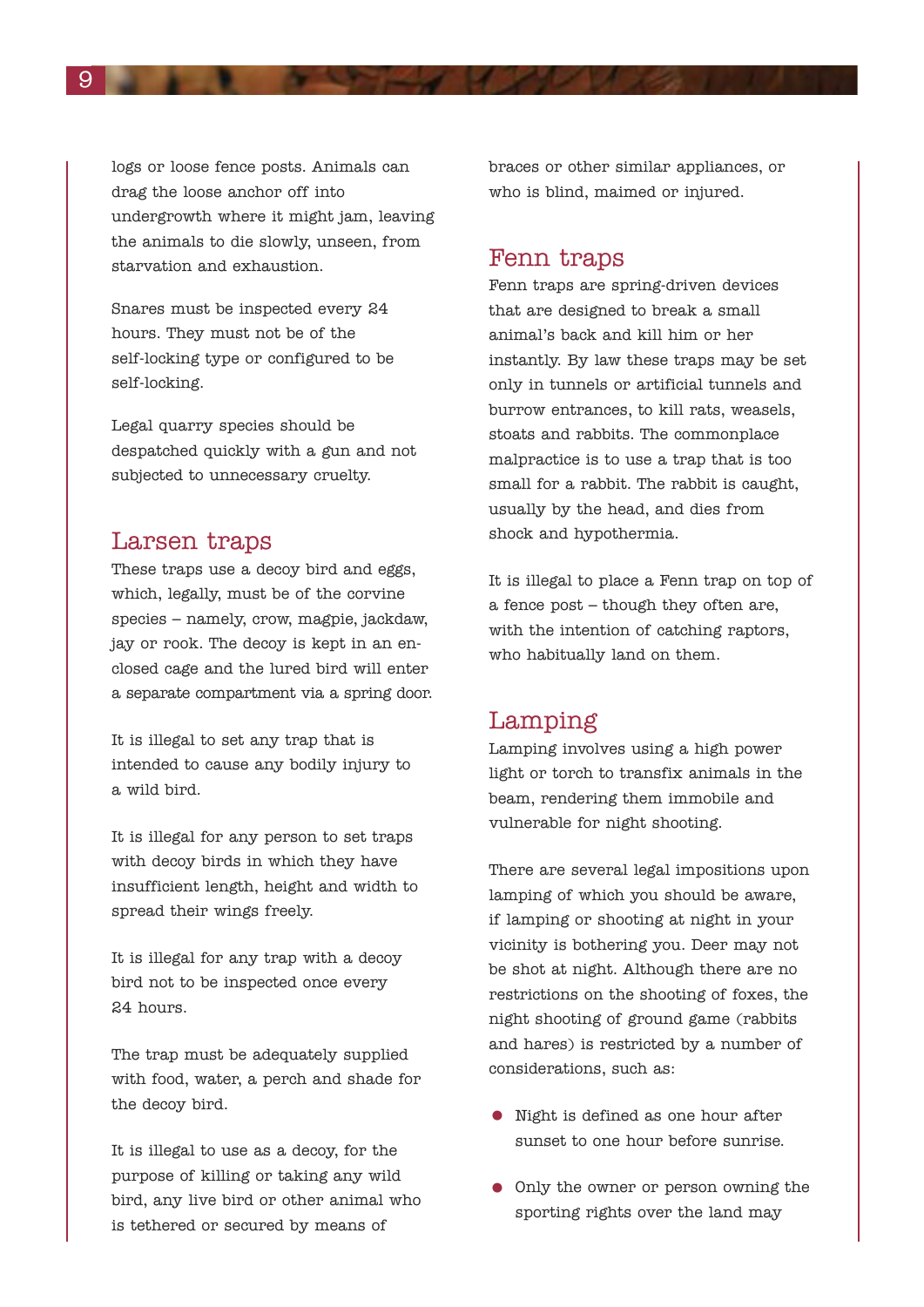shoot ground game at night without restriction. The occupier of the land who is not the owner or person owning the sporting rights may take ground game at night if he has the written permission of the owner or person owning the sporting rights. He may authorise only one other person who is either a member of his household living on the land, a person in his employ or another specifically employed by him to take or destroy ground game. If that sounds complicated – it is. The law was clearly written to deal with poachers. In any suspicious incident with lamping or shooting at night, it is better to inform the police and let them sort out the absurdities of the law. The shooting industry advice to lampers is for them to make sure of their target. If there is any doubt, they are advised not to open fire. Equally, anyone who is bothered by lamping and who has doubts about the legality of what is occurring, should call the police.

Despite shooting industry platitudes about lamping, $\frac{7}{7}$  it is dangerous. disquieting behaviour from the

perspective of people in the vicinity who are not taking part, and sometimes living in isolated rural communities. There have been several incidents related to lamping resulting in death or serious injury to people :

- <sup>A</sup> 16-year-old Kent boy was shot and paralysed, confining him to a wheelchair for life, after he was shot by a gamekeeper who was out lamping rabbits in 2006. The gamekeeper and his accomplice were jailed for a total of five years and eight months.<sup>8</sup>
- A 12-year-old Yorkshire boy was shot in the head when walking his dog in 2004.9 A 13-year-old boy was shot dead by lampers in Devon during the same year. $10$
- In April 2004, <sup>a</sup> freelance wildlife journalist searching for badger activity was shot in the lung and seriously injured by a lamper in Buckinghamshire.11

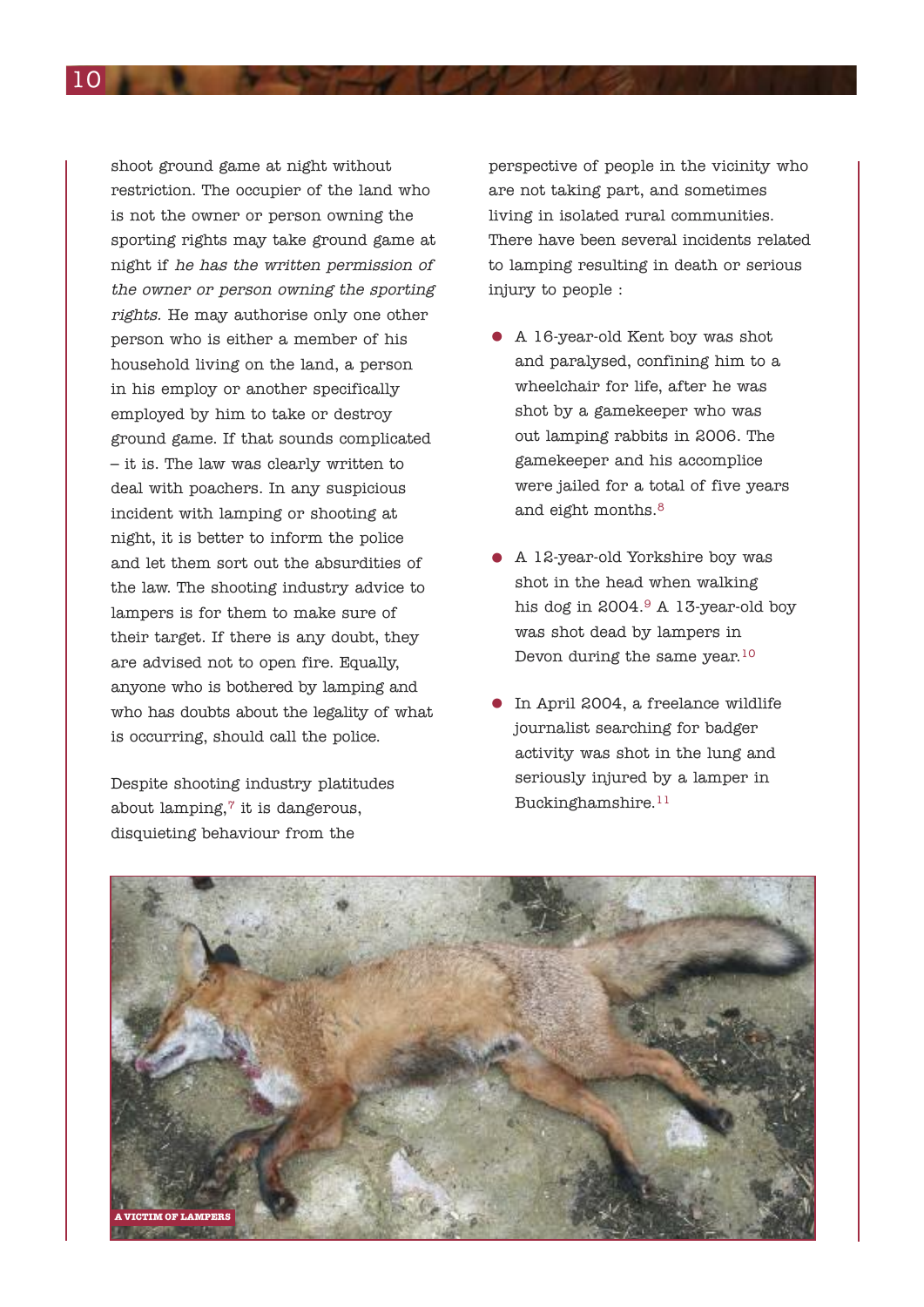#### The shooting of dogs

The law provides a defence for shooting a dog if the defendant acted to protect farmed animals (or 'livestock') and subsequently informs the police within 48 hours of the incident. The defendant can act in defence of farmed animals in such a way only if the animals, or the land on which they are situated, belong to him or to any other person under whose express or implied authority they are acting.12 Game birds in release enclosures or other captivity pens are considered 'livestock'. Game birds who have been released for shooting are deemed wild in law and are not 'livestock'.

### Attacks on badgers

Badgers are often the scapegoat when game birds are killed or their eggs are damaged. It is a criminal offence to kill or injure badgers except in limited circumstances (for example, as a mercy killing, as an incidental result of a lawful action, or under a licence issued by DEFRA).<sup>13</sup> It is also forbidden to dig into badger setts for the purpose of accessing foxes. Foxes often make use of badger setts.

There is an illegal sport of badger digging. Terriers are sent down into a badger sett to locate a badger and hold him or her at bay. People then dig their way down and drag the trapped badger out of the sett. The badger might be quickly shot, but usually terriers are set upon the badger and he or she will suffer a long and agonising death. Or, the badger is dug out of the sett, put in a bag to be 'baited' later and taken to a barn, shed, or cellar from which there is



no escape. Dogs are then set upon the badger. Bets are placed on the various dogs and when the badger can no longer fight, he or she will be clubbed to death or shot.

A special licence is required if heavy machinery is to be operated within 20 metres of a badger sett.

Badger diggers and gamekeepers will often use the excuse that a dog, usually a terrier, is stuck in a sett. But a licence is still required for a badger sett to be dug and usually the agricultural authorities will wait for 48 hours before issuing authority for a dig. Badgers are likely to become extremely stressed by digging. Dogs will usually free themselves within 24 hours when hungry and thirsty, and make their own way home. Even if dogs are really stuck, they will usually free themselves after 48 hours by the loss of a little weight.<sup>14</sup>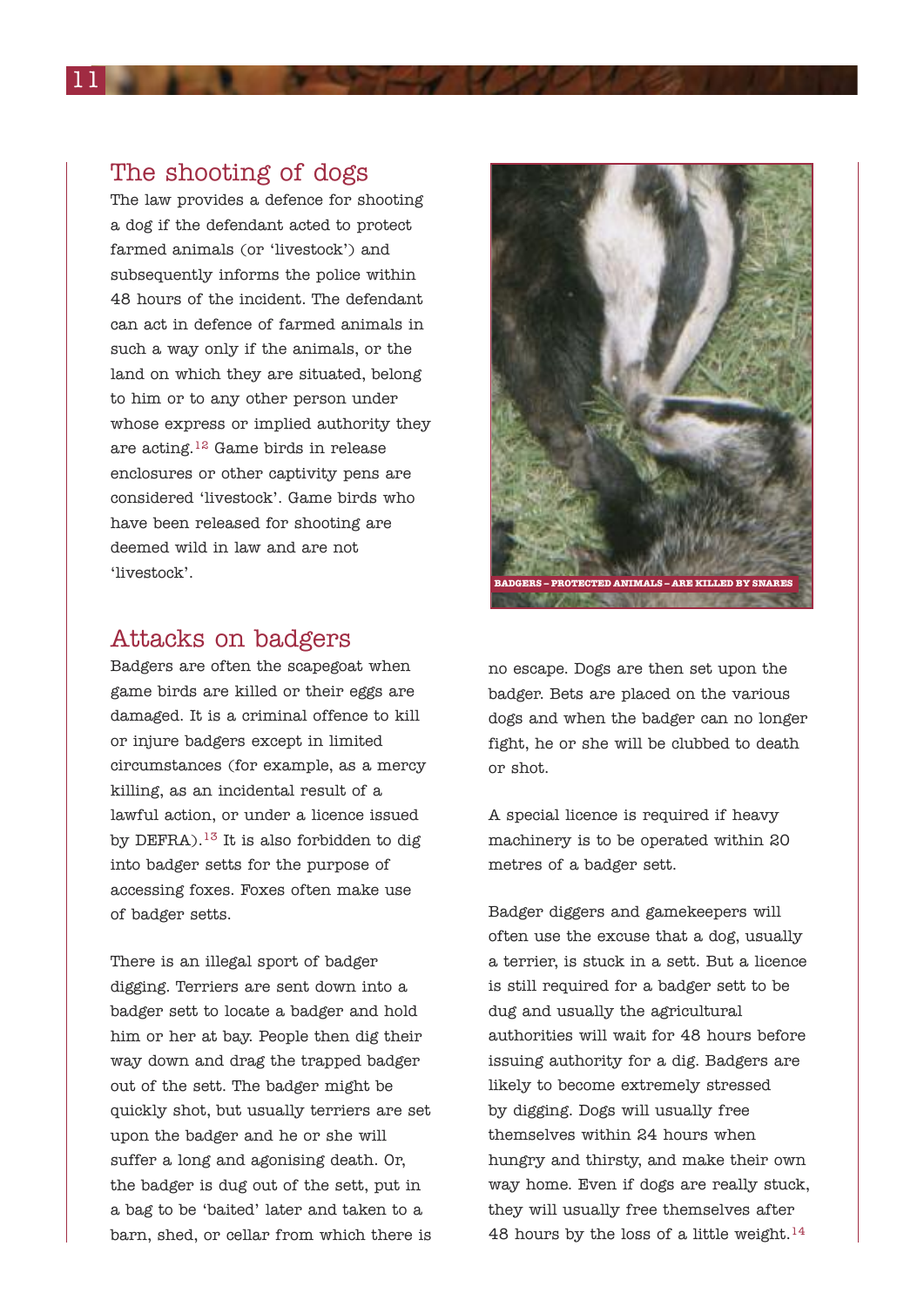## Gun law<sup>15</sup>

**The law on the use of firearms and shotgunsiscomplicatedandfullofanomalies. A new assessment of current rules was prompted by the June 2, 2010 Cumbrian massacre** when taxi driver **Derrick** Bird shot **dead 12 people and injured 11 more before taking his own life. There quickly followed announcements of a Home Affairs inquiry into gun control, and a government 'review' of Britain's gun laws.**

The complexity of the gun laws dictate that specialist Firearms Licensing Officers usually advise and deal with issues of licensing and law.

### What is a firearm?

A firearm is any lethal, barrelled weapon of any description, from which any shot, bullet or other missile can be discharged and includes any prohibited weapon, whether it is a lethal weapon or not. It includes any component part of a legal or prohibited lethal, barrelled weapon designed or adapted to diminish the noise or flash caused by firing the weapon.

Thus, stun guns and CS sprays, which are prohibited weapons, are defined as firearms – as are firearm silencers, for which a person in possession must have a Firearms Certificate.

Before a firearms certificate is issued, the firearms licensing officer is supposed to be satisfied that the applicant has a need for each firearm and that it will be used for the sole purpose stated. Each firearm is authorised for a specific purpose such as deer stalking. Children aged 14 or over may possess a firearms certificate.

### What is a shotgun?

A shotgun is a smooth-bored gun (not being an air gun) which has a barrel not less than 24 inches in length and does not have any barrel with a bore exceeding two inches in diameter. It must be incapable of holding more than two cartridges in a non-detachable magazine. This does not include the breech, so it is legal for a semi-automatic shotgun to have three shots. Pump action and other selfloading mechanisms are prohibited weapons and therefore classed as firearms.

Shotguns must be held on a shotgun certificate. Any number of shotguns may be possessed and there is no lower age limit for the issue of a shotgun certificate. Shotguns and cartridges must be safely and securely stowed. This means that only one person – the certificate holder – should have access to the stowage.

Children under the age of 15 may have an assembled shotgun in their possession only if it has a protective cover and/or the child is supervised by a person aged over 21 years. The supervising adult need not possess a shotgun certificate him or herself or have undergone any kind of training. There is no compulsory training or examination for competency in shooting in the UK.

#### What is an airgun?

An airgun is a weapon that uses air or carbon dioxide as a propellant and discharges a missile with a muzzle kinetic energy of less than 12 ft lbs for a rifle, or 6 ft lbs for a pistol. No certificate is required. However, weapons with a muzzle kinetic energy in excess of these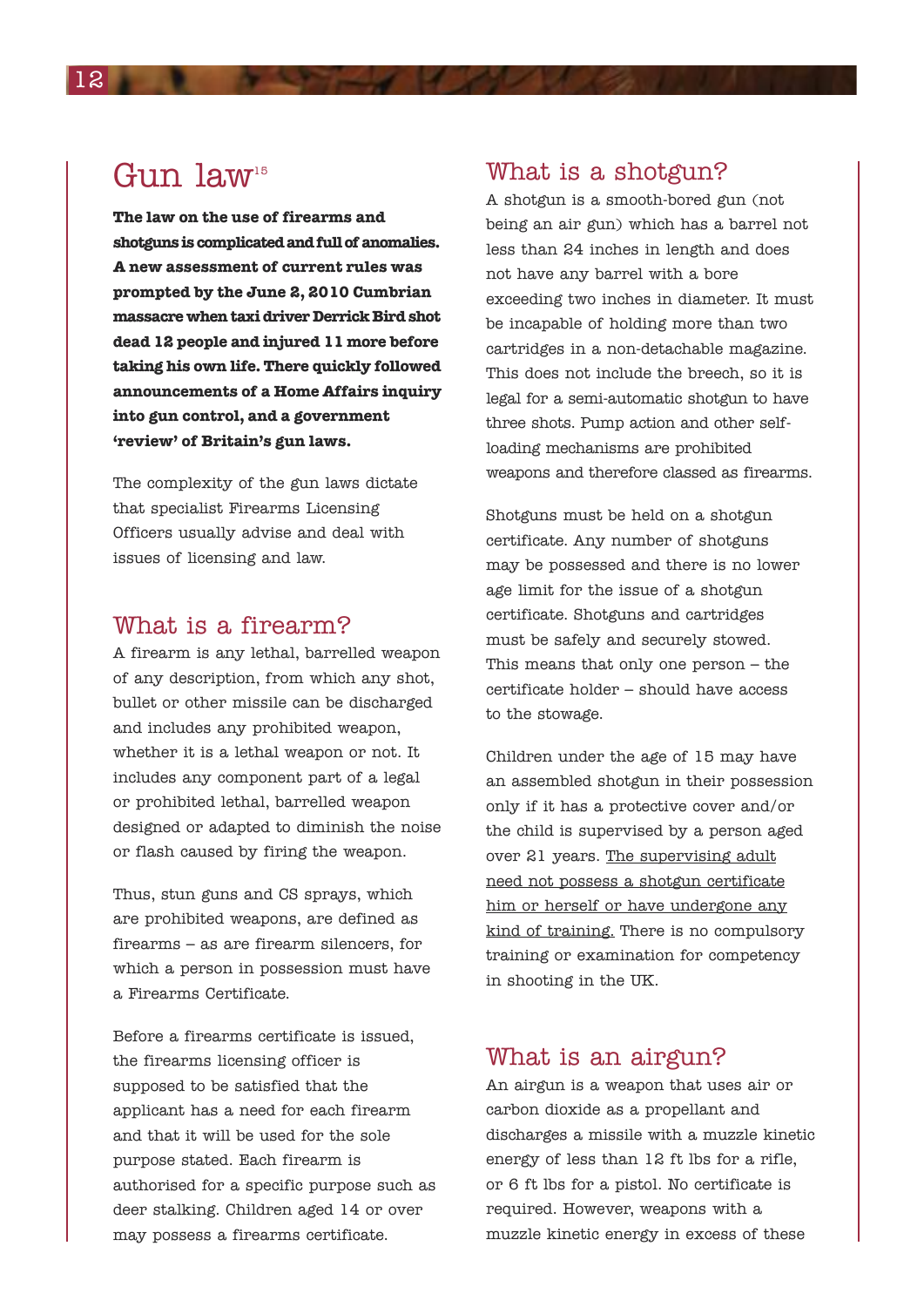maxima are considered in law to be firearms and require firearm certification.

No person under the age of 17 years may be in possession of an air rifle.

### What is a 'prohibited person'?

A prohibited person under the Firearms Act is one who has received a custodial sentence of three months or more. A person who receives a sentence of between three months and three years cannot hold a firearms licence until five years have elapsed from the date of release. A person who receives a custodial sentence of three years or more (irrespective of the offence) is permanently barred from possessing firearms.

In addition to these restrictions for prohibited persons, a Chief Officer of Police has considerable discretion to refuse or revoke a firearms or shotgun certificate. If he judges the applicant or holder to be of intemperate habits or unsound mind or for any reason unfit to be entrusted with a firearm or shotgun, he may refuse or revoke a certificate. Because this is a subjective assessment, decisions differ widely between police forces.

An applicant for a shotgun certificate is not allowed to withhold any information with regard to previous convictions. The Rehabilitation of Offenders Act 1974, which regards convictions as being 'spent' after a certain amount of time has elapsed (the time depending on the seriousness of the crime), does not apply. Applicants must provide good reason for possessing a shotgun. Sporting purposes and pest control are

considered good reasons for granting a certificate.

## Shooting without a shotgun certificate

A person may discharge a shotgun he/she does not own without a shotgun certificate. To do this he/she may use another person's shotgun on that person's land with that person's permission and within his or her vicinity. Vicinity is not defined by the law. Even individuals who have had their certificates revoked may do this, as long as they are not 'prohibited persons'.

### The carriage of firearms in a public place

It is an offence to have, in a public place without lawful authority or reasonable excuse, a loaded air weapon or a loaded shotgun, or any other firearm whether loaded or not, together with ammunition suitable for use in that firearm. The onus is on the accused to show that he had reasonable excuse.

An air weapon is to be treated as loaded if there is a pellet in the breech, even if the compression necessary to fire the gun is not present. In the case of a shotgun having a loaded magazine, the gun is to be treated as loaded, even if there is no round in the breech. This means that an unbroken shotgun must be treated as loaded.

A public place is any highway and any other premises or places to which at the material time the public have or are permitted to have access, whether on payment or otherwise.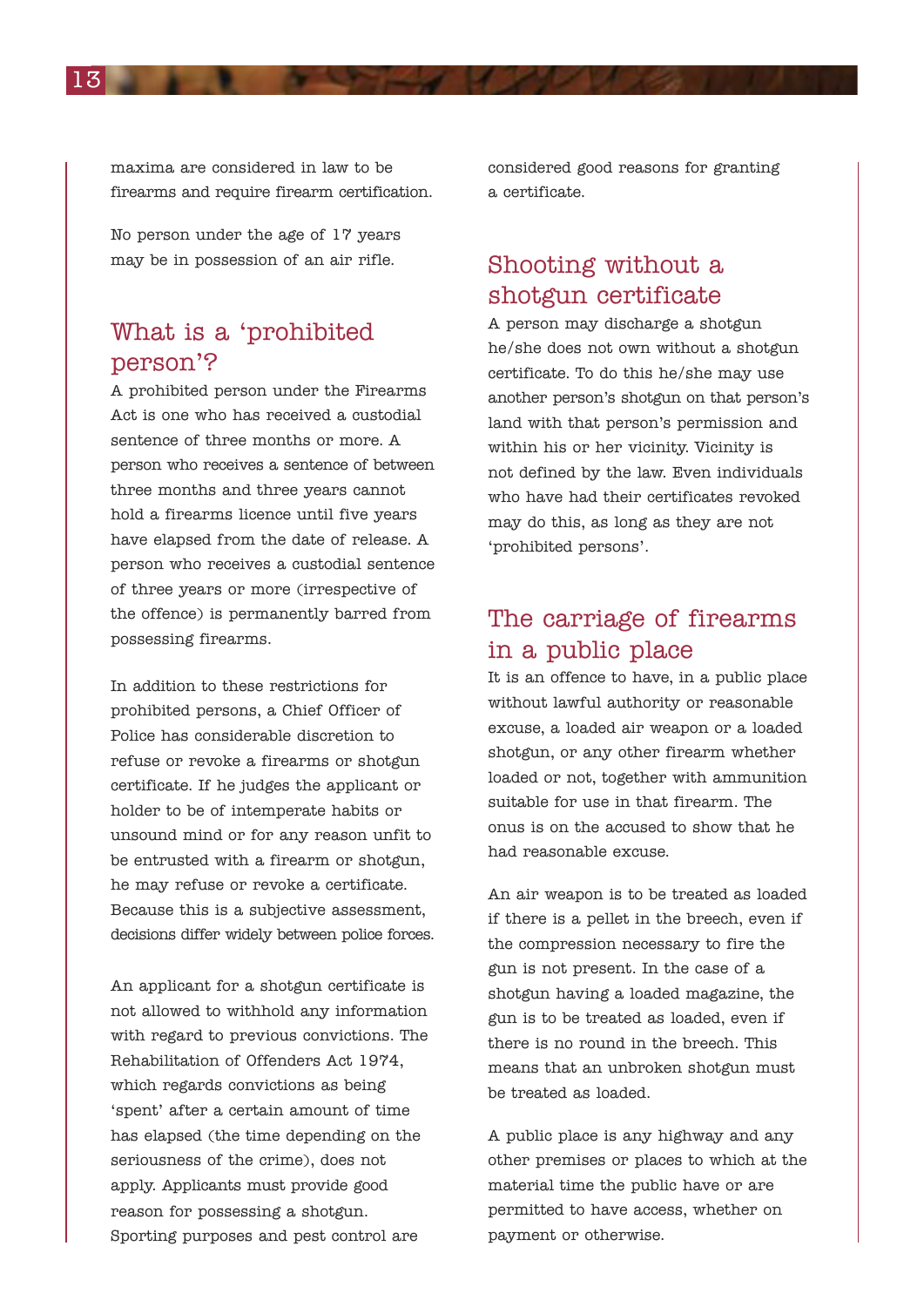

## The carriage of firearms in vehicles

When carried in vehicles, any guns should be hidden. Vehicles used 'frequently' for the carriage of guns should be fitted with an immobiliser and alarm, if the firearms are to be left unattended.

If the vehicle is left unattended for any reason, firearms should be concealed and an essential component such as the bolt or fore-end removed and kept in possession of the responsible person. The vehicle should be locked and kept within the sight of the responsible person.

### Shooting on or near public highways

A public highway is defined as a carriageway other than a cycle track over which the public has right of way for the passage of vehicles. It is an offence to shoot a firearm or shotgun within 50 feet of the centre line of any public highway. But the offence is committed only if, in doing so, the accused interrupts, endangers or injures a user of the highway. If falling shot or birds or noise alarm a lawful user of the public highway and shooting is taking place within 50 feet of the road, an offence is committed. For the purposes of this law, a public footpath is not a public highway.

Shooting across a public highway is not an offence unless a road user is interrupted, endangered or injured but it may amount to the civil offence of nuisance.

## Shooting on or near footpaths and other public rights of way

There is a public right of way on footpaths, bridleways and cycle paths marked on definitive maps retained by local authorities. Most rights of way are historic and many cross otherwise private land. A member of the public has no right to stand on any right of way but has the right to pass or re-pass along it at any time unless the right of way is closed or diverted by public order. If a person shoots from or over a public right of way, it may amount to the civil offence of nuisance or a criminal offence of intimidation, harassment or obstruction.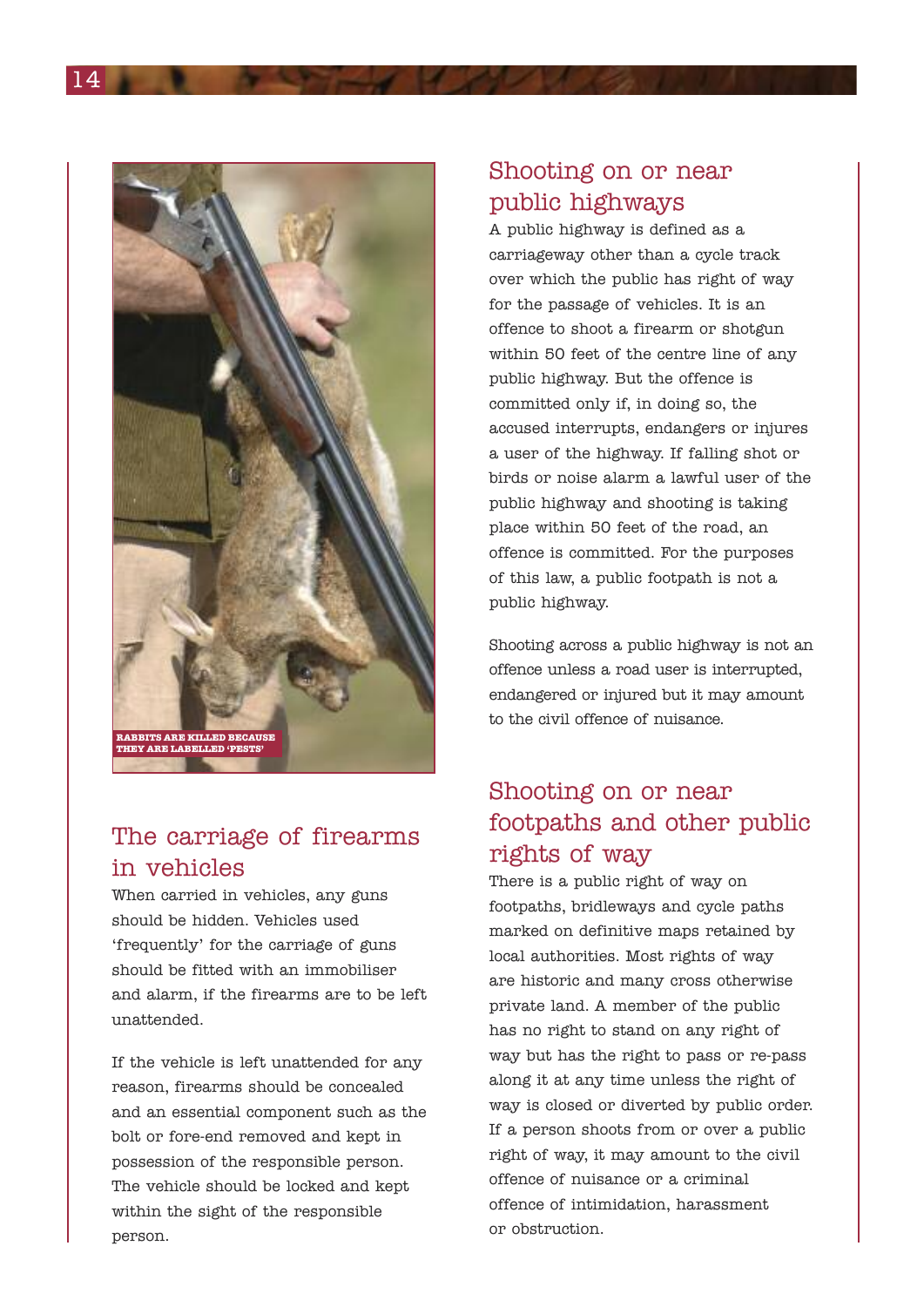## The Countryside and Rights of Way Act (CRoW)<sup>16</sup>

**The CRoW Act, sometimes termed the Right to Roam, allows the public right of access to mountain, moorland, heath, down and registered common land. There is provision for coastal areas to be included in the future.**

Access is allowed only on foot. There is no right to ride a horse, a bicycle, or use any other vehicle.

Landowners may restrict access to open access areas without notice for up to 28 days per year by notifying the appropriate authority (National Park Authority, Natural England, etc). Other unlimited restrictions can be applied for land management, defence or public safety purposes. Landowners will use this restriction to prevent access of the public to grouse moors.

## The law of the land

#### Trespass

Trespass is a civil offence. If shooting takes place over your land, it is technically trespass because you own the air space up to 'a height that may be enjoyed'. If a bird falls on your land and is retrieved by a shooter, he is poaching. If a shooter enters your land with a gun, whether loaded or not, without authority, it is the criminal offence of armed trespass. In Scotland, the law relating to trespass is called the Land Reform (Scotland) Act 2003.

To commit trespass a person must cross the boundary of another's land without authority. The extent of the intrusion is immaterial. No damage need be created or proved. Encouraging another party to cross the boundary is also trespass. Ignorance of the boundary is no defence. Allowing a dog to retrieve birds on another's property is also trespass.

One way of dealing with trespass by shooters is to issue a written warning that trespass will not be tolerated. This can be done with a warning sign. Dealing with trespass in the civil courts may be expensive or difficult to prove.

Persons holding firearms or shotgun certificates may shoot over private land with permission of the occupier (See page 13: 'Shooting with a shotgun certificate'). The occupier is defined as the person occupying or possessing physical control over the land. This description includes tenants.

### What are sporting rights?

A sporting right is the right to take game or fish from land. A person holding the sporting rights to the land might not be the owner or occupier of the land. Nevertheless, he may be entitled to be on the land and engaged in either fishing or shooting. The nature of the sporting rights on any parcel of land can be found in the deeds of the property. It will specify the extent of the rights, what can be taken and when.

Sometimes shooting rights are described in legal documents and deeds as profits <sup>a</sup> prendre. The expression comes from Middle French and means right of taking. If you want to discover who owns the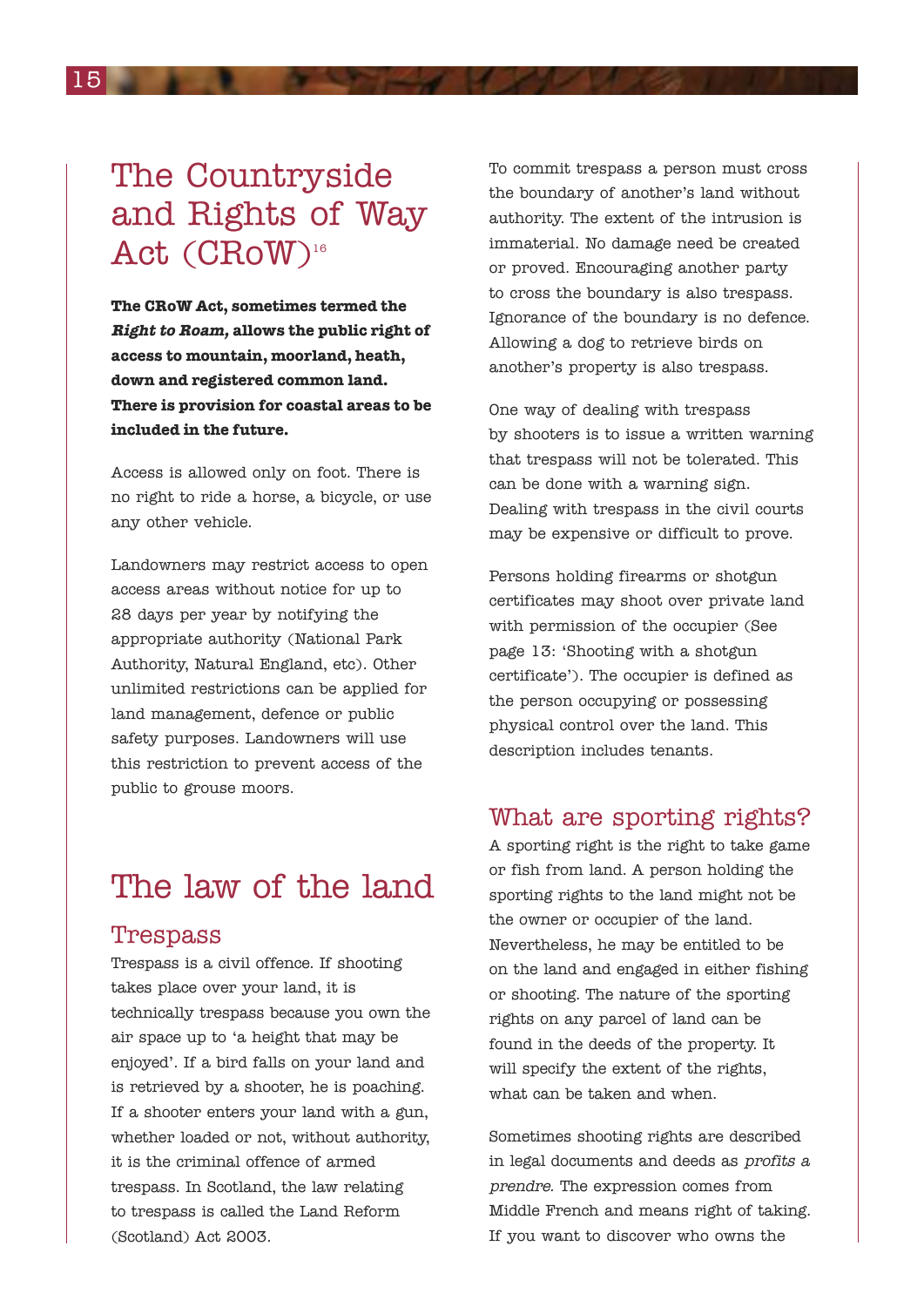shooting rights or profits <sup>a</sup> prendre over a piece of land you will need to search the Land Registry. Details of property, which includes ownership, charges and profits <sup>a</sup> prendre over it, are all in the public domain and can be examined for a small fee on the Land Registry website: **www.landregistry.gov.uk/** (click the 'Find a Property' tab at the top of the page.)

Sporting rights are of interest with regard to taxation.17

## The taxation of shooting

**There is a history of tax evasion in commercial shooting. Much is due to the deliberate or mistaken confusion with agricultural operations.**

There are two classes of taxation that apply to shooting. a. Non-Domestic (Business) Rates b. Value Added Tax (VAT)

### Business Rates

Business Rates are due on most commercial property in the UK. Agricultural land and buildings are an exception. Often a landowner who is otherwise engaged in agricultural operations will commence a commercial shooting business on the same land. Commercial shooting is not an agricultural operation and is, therefore, liable for Business Rates.

If you suspect that a commercial shooting operation is taking place on agricultural

land, you should contact the Valuation Office Agency (VOA). It is possible to do a search for any property on the VOA website www.voa.gov.uk. Click the 'Business Rates' tab at the top of the page, then click on 'Check the rateable value for your property', then click on 'Find my property valuation' and insert an address or postcode. If your search provides a negative return, the property is not valued for Business Rates but it could, nonetheless, be liable.

It is important to understand the different roles of the VOA and the local authority in the context of Business Rates. The VOA is responsible for the valuation of property and the maintenance of the Valuation List. The local authority is responsible for the collection of Business Rates by using the Valuation List and a multiplier that is set by central government. Currently, the multiplier is 41.4 pence in the pound in England and 40.9 pence in Wales (2010).

Business Rates are collected only by local authorities. The revenue raised is passed to central or devolved government.

Details of a property that appears to have a commercial use but does not appear on the Valuation List for an area should be passed to the VOA for inspection with a view towards valuation. When considering a valuation, the VOA will assess the principal use of the property.

Game farms that produce birds for shooting are commercial operations and, unlike agricultural operations such as the production of chickens for food, have a liability for Business Rates. There have been several appeals against valuation for Business Rates made by game farmers,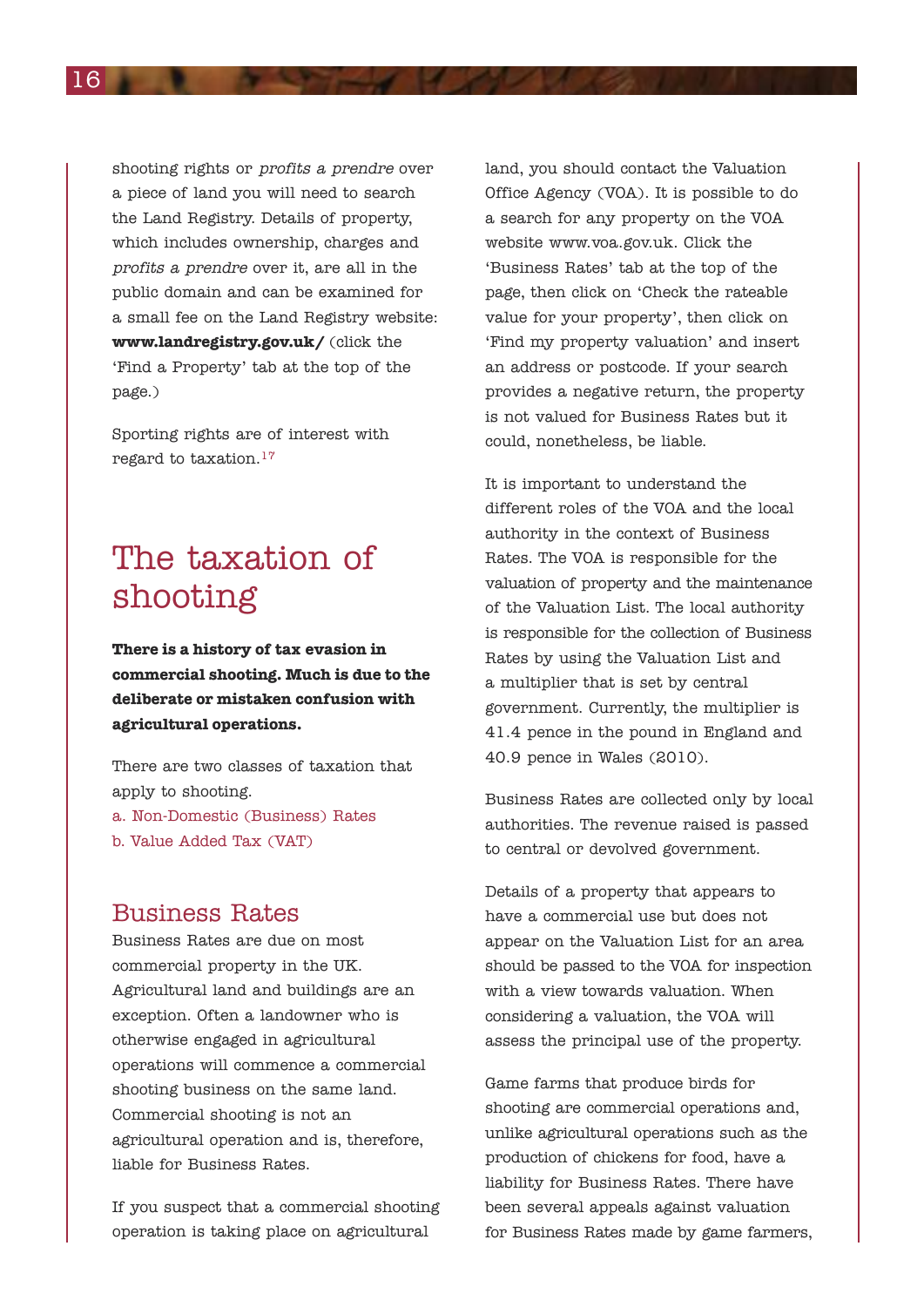all of which have been denied. There have been at least two decisions in the House of Lords and Valuation Tribunals which ruled that the principal purpose of game farming was sport shooting, not food production and, therefore, was not an agricultural activity (See Annex B).

If a valuation is made, arrears of Business Rates are liable only for the preceding year, backdated no further than 1 April.

### Value Added Tax (VAT)

VAT is a tax on the value added to a product at each stage of its development. Food is zero-rated for VAT. This means that farmers do not collect VAT on food they produce despite the considerable value they have added to a nurtured animal or crop. Instead, they are able to collect back VAT they have paid in the development of their products. This is why farmers are all registered for VAT even if their business is too small to exceed the VAT turnover threshold set by government.

Game bird shooting for sport can be a commercial operation but sometimes it is not. There are considerable costs to producing game. The word 'syndicate' appears frequently in shooting. A syndicate can be a like-minded group of individuals who are engaged in a common pursuit. In taxation terms this can mean that they share the burden of costs involved in shooting without making any profit. Conversely, a syndicate has come to mean any group of shooters (usually termed 'guns') who purchase shooting from commercial operators or arrange their own. Sometimes surplus shooting purchased or arranged by the syndicate is sold to others. In other similar situations, a landowner is a member of the syndicate that is shooting on his own land. If he makes a profit, he is liable to VAT if the turnover exceeds the government-set threshold of  $$70,000$  (in 2010)<sup>18</sup> for the payment of VAT or if he is otherwise registered for VAT.

The VAT rules concerning the operation of shoots on privately owned land are specific.<sup>19</sup>

The tax term 'shooting in hand' is used where a landowner keeps control of a shoot, makes all the necessary arrangements to stock the land with game and decides who participates in a shoot. If he accepts contributions towards the cost of maintaining the shoot from other guns whom he invites to the shoot, he is considered not liable for VAT if he also meets the following conditions:

- a. Only friends and relatives shoot with him.
- b. He does not publicly advertise the shooting.
- c. His shooting accounts show an annual loss at least equal to the usual contribution made by a single gun over a year.
- d. The loss is borne personally and not charged to any business of his.

In the circumstances above he need not charge VAT to the guns but he cannot recover as input tax any VAT that he incurs in maintaining the shoot.

If a landowner or tenant grants shooting rights for less than their normal value to a syndicate of which he is a member, he must account for VAT on the open market value of those rights. If he supplies other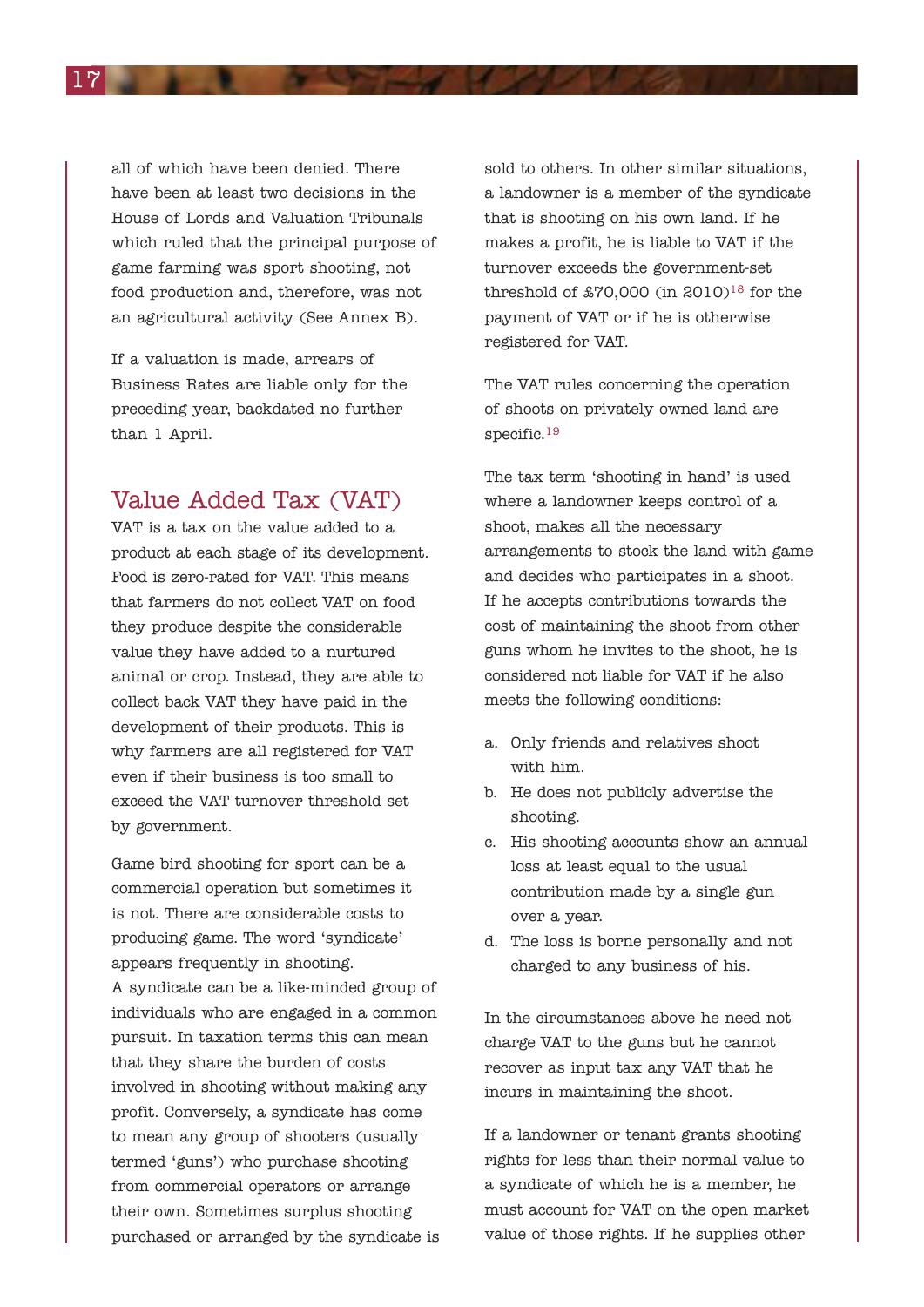



goods or services, such as the services of a gamekeeper or beater, he must charge VAT in the normal way.

### VAT rules for syndicates

If a syndicate is set up for individuals to contribute towards sharing the expenses of shooting, the syndicate is not normally considered to be making a supply of sporting rights to its members.

However, if the syndicate is regularly paid to provide shooting facilities to individuals who are not members, or it provides taxable supplies of other goods or services, then it is in business. The syndicate must, if its turnover threshold meets the criteria, account for VAT on all its supplies including those to its members.

There are several anomalies in the VAT regulations surrounding shooting. Even

though the principal purpose of livequarry shooting is to provide 'sport' for the participants, there is no VAT liable on the sale of eggs, one-day-old-chicks, poults or mature game birds for shooting. This is because HM Revenue and Customs (HMRC) views game birds as creatures commonly eaten by the population in the UK.20 Similarly, most 'pet' animals are standard-rated for VAT in a pet shop but any pet animal, like a rabbit, who may be eaten for food, is zero-rated.

Game bird feed is also zero-rated for VAT. Generally, the only animal feeds that are standard-rated are tinned pet food and packaged seed for wild birds. Thus, game farmers, although engaged in a nonagricultural, non-food producing commercial operation, are able to benefit from VAT exemptions intended for the production of food products.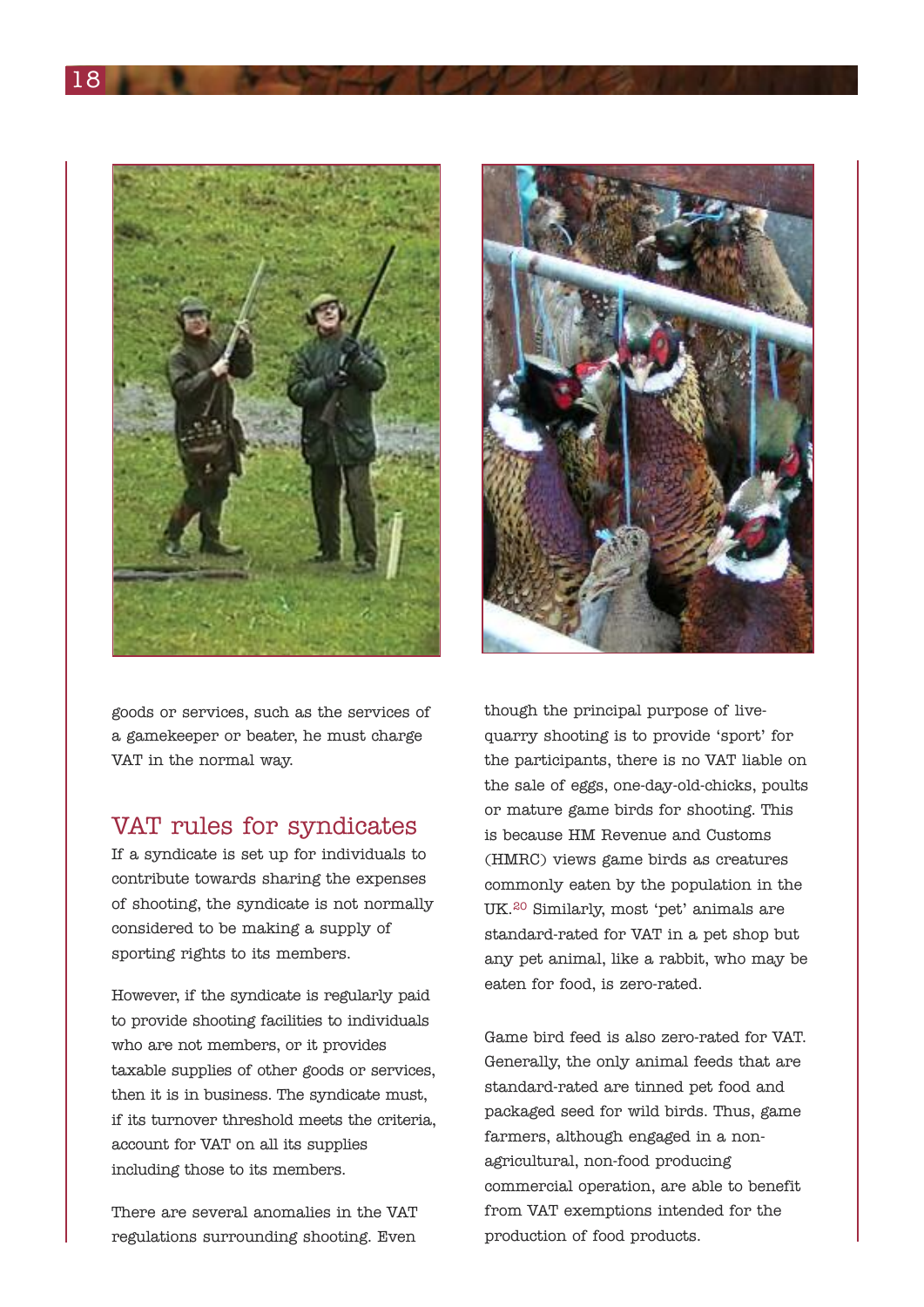Nevertheless, the sale of shooting is liable to VAT if it is made for commercial purposes. Some shoots in the UK are charging guns nearly £1,500 per day. Typically, there are eight guns in a syndicate. Shooting takes place several times a week in multiple locations over the typically 20-week season for partridge and pheasant. It is clear that these accumulated charges will greatly exceed the government's VAT turnover threshold in a single tax year.

### VAT evasion

In 2006, HMRC approached representative shooting organisations with indications that shooting tax irregularities were occurring across the country. The crackdown by HMRC came after six years of research and campaigning by Animal Aid and included the publication of three major reports exposing VAT avoidance that was subsequently formally calculated to total between £12 million and £20 million. Our evidence also dealt with non-payment of Business Rates, by enterprises involved in the production and shooting of game birds. Our evidence was passed on to HMRC, and a senior official of the agency was given a comprehensive briefing by Animal Aid.

These numbered malpractices are quoted directly from HMRC's April 2006 letter to shooters. Animal Aid's explanations are added below.

• **1. 'Commercial shooting has been variously misdescribed as private shooting, non-profit making club activity or the supply of zero-rated birds.'**

Commercial shooting is for profit and subject to taxation while, with private shooting, the costs are borne by members of a syndicate on a private and individual basis and are not taxable.

• **2. 'Exchanging supplies of VATable shooting for zero-rated or other supplies is done by way of barter, with neither transaction recorded in business records.'**

This occurs when landowners exchange shooting for expertise or services from other landowners or suppliers. The transactions are on agreement and trust, with no financial exchange, and therefore cannot be taxed. Examples are heavy excavation, road surfacing and labour.

While it is not illegal to barter, any bartering related to business activity must be recorded and made visible for taxation.

• **3. 'Failure to register for VAT'** All businesses with a turnover exceeding the VAT threshold must register for VAT. Since game shooting can cost in excess of £1,000 per person per day, there are few commercial shoots that fall beneath this threshold.

#### • **4. 'Artificial separation of business activities to stay below VAT registration limits'**

A shoot operator might separate shooting from accommodation and entertainment. By keeping both accounts below the VAT threshold, he need not register either business for VAT. He can sell his shooting cheaper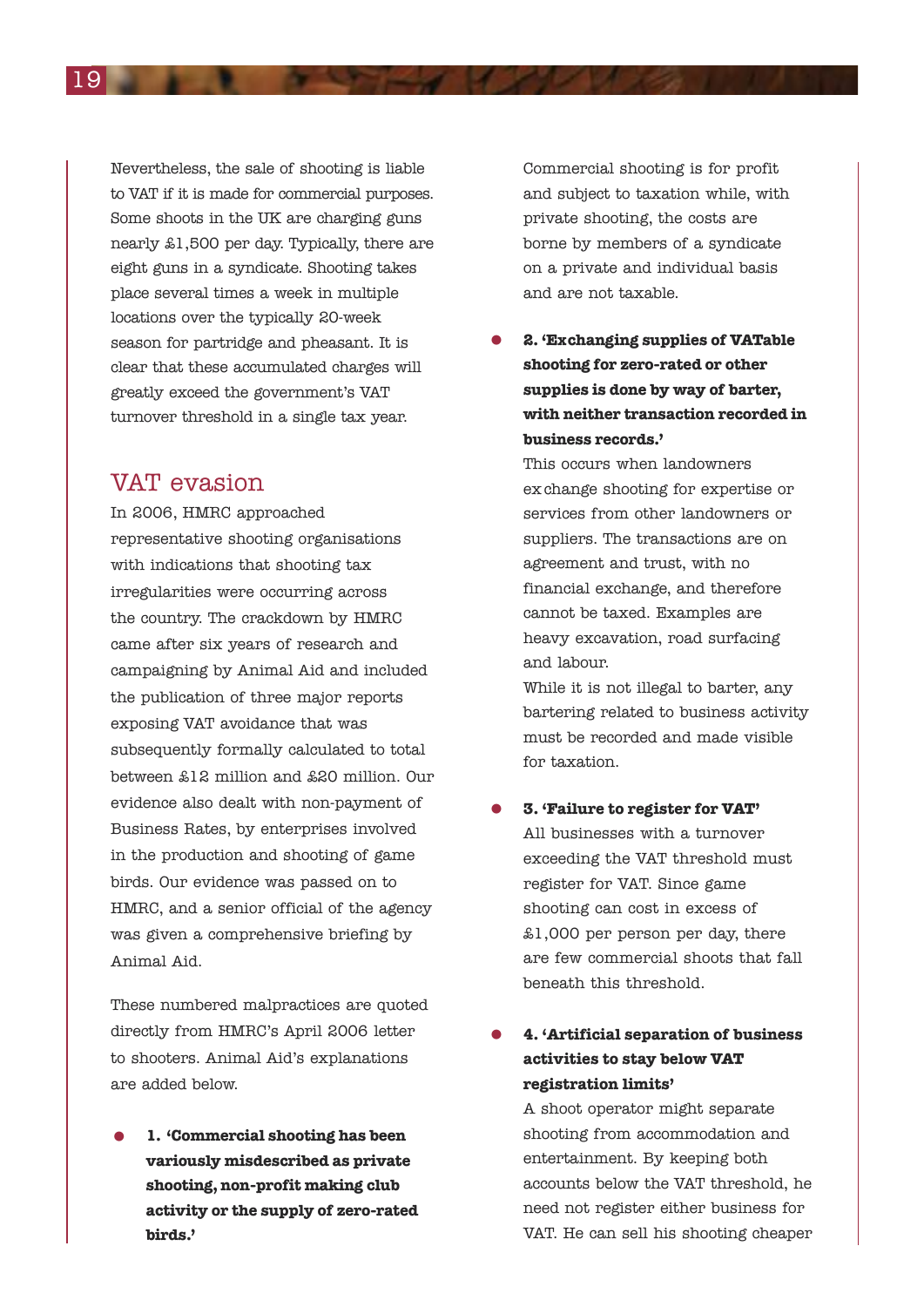(less 17.5% or 20% from 2011) but should not be able to claim back input VAT. However, if he is also a farmer, he might pass his input expenses through his agricultural accounts and get the VAT back on money spent on materials such as fencing that he has purchased for a non-agricultural purpose. Another 'scam' is to 'sell' shot birds to the shooters at an inflated price – say, £5 each. The shooter never takes possession of the shot birds but the visible cost of the actual shooting is reduced. The birds are considered 'food' and exempt from output VAT. This manoeuvre may bring the value of the shooting turnover to less than the VAT threshold.

• **5. 'Under-recording of sales values'** In addition to under-recording the shooting sold, there is an unaccounted by-product. At most, only 40 per cent of released birds are ever recovered by shooting. Since the cost of producing the birds may already have been covered in the cost of the shooting, the undisclosed recovered birds, despite being less than half of the birds released, represents a windfall that can be sold on the black market.

#### • **6. 'VAT and income tax irregularities on claims for private expenditure'**

This might occur when a landowner owns a shoot and has his friends round in a syndicate to enjoy the shooting. He passes the expense of running the shoot through his agricultural books. This has the

effect of artificially reducing his farm profits and reduces his liability for income tax. The input VAT he has paid on shooting supplies is also recovered against his agricultural business.

The landowner might even sell the shooting to a group of friends. He would then be running a separate shooting business with no overheads, no taxation and no accountability.

### Taxable sporting rights

Sporting rights include rights of fowling, shooting or fishing, or of taking or killing birds, deer, rabbits, etc. Income from sporting rights is chargeable as property income, since income from allowing such activities comes from the recipient exploiting an interest or rights in or over land. It includes, for example, income from the granting of fishing licences and shooting permits.<sup>21</sup>

If you have any doubt as to what is commercial or private in a shoot that is bothering you, simply provide information about the shoot to your local HMRC office. It can make taxation investigations and decisions without your further involvement. HMRC is wary of anonymous reports that may be motivated by malice rather than public spirit. HMRC provides complete discretion for informants. (See Annex A)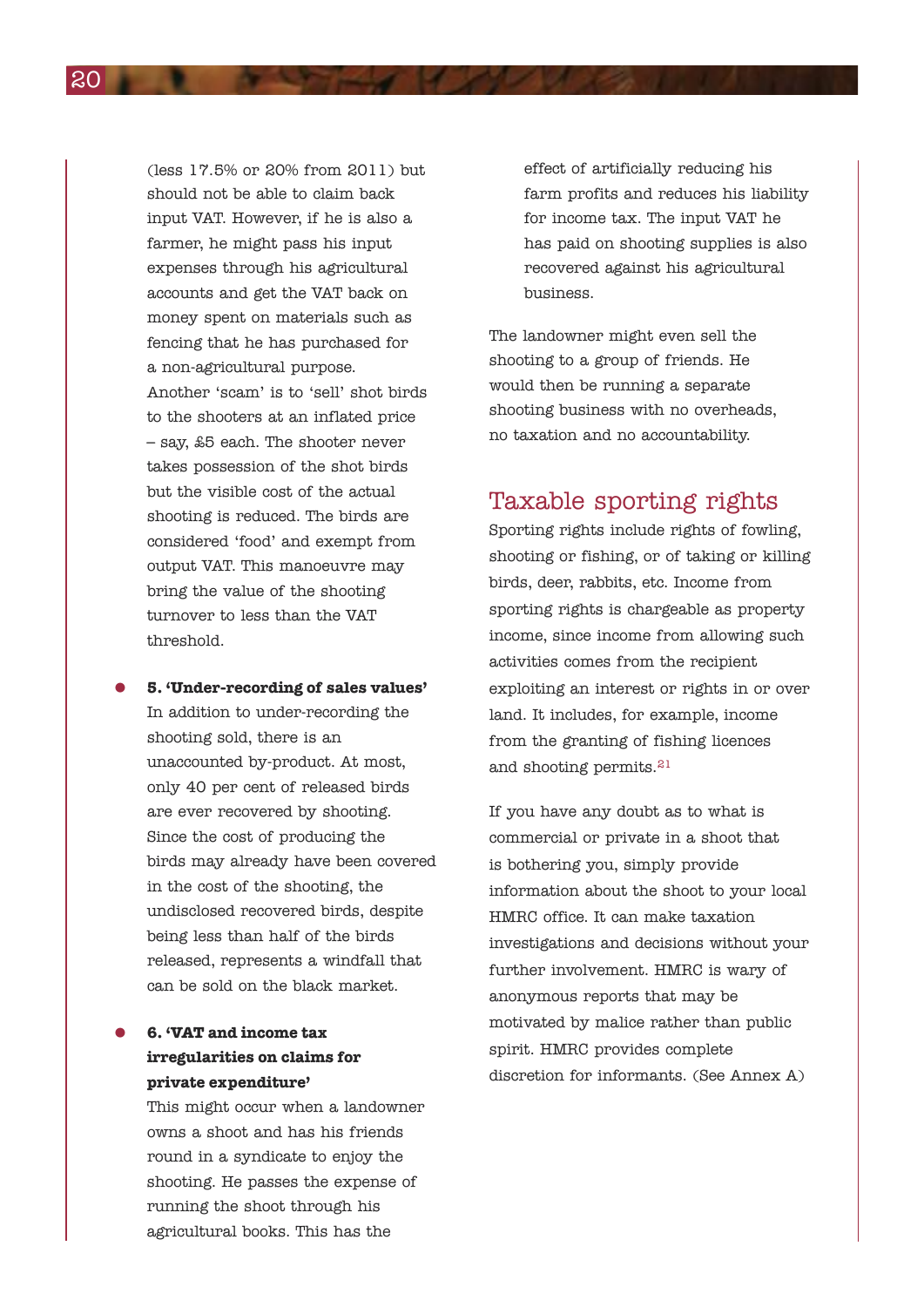## Planning consent

**Buildings and land developed for agricultural purposes generally do not need planning consent. A system of notification exists whereby a farmer informs the planning authority of his intention to erect a barn or similar agricultural building.**

There is a definition of agriculture that does not include live-quarry shooting in planning regulations.22 Thus, any building erected for shooting purposes on agricultural land requires planning consent. This includes game farms, shooting lodges and any structure to facilitate shooting. In practice, game farm developers may place breeding structures on wheels to avoid the need for planning consent.

If a game farm is already in place for which no planning consent exists and a complaint is made, there may be a Certificate of Lawfulness application by the game farmer. This is where he wants to confirm that any existing use or operation or activity in breach of a planning condition or limitation is lawful in that when it occurred it did not need planning consent, or took place so long ago that the time for enforcement action has expired. If a game farm is developed near you without planning consent, the owner may try to apply for a Certificate of Lawfulness, but he must prove that the use of the land is historic.

If a shooting development is in the planning stages, public notices will be issued. Local authorities take note of the volume of objections. If there are sufficient objections, it will convene a full planning meeting at which objectors may speak. If the objections are limited, it may confer automatic planning consent without discussion by the planning committee.

If you have any grounds for opposing planning consent, they must be grounds that are recognised by the Planning Act. Typically, these are green belt land, local plans, noise, smell, access, traffic and nuisance. It is not possible to lodge a valid complaint about the cruelty of live-animal shooting or game farming. These are not recognised grounds for planning law objection.

## The shooting magazines

**There are a number of shooting magazines available through UK newsagents, which are useful for learning more about shooting and attitudes within the industry. They often offer information about who is selling shooting and game bird 'stocks'. These magazines typically regard any contrary view or general opposition to shooting as extremist.**

### Shooting Times

Shooting Times is the most useful of the shooting publications because it is published weekly. It has news and opinion sections that herald new developments in the legislation or politics that surround the industry. Partisan arguments are presented. The editorial staff are shooters themselves. The magazine also shoots itself in the foot. In 2005, it published a list of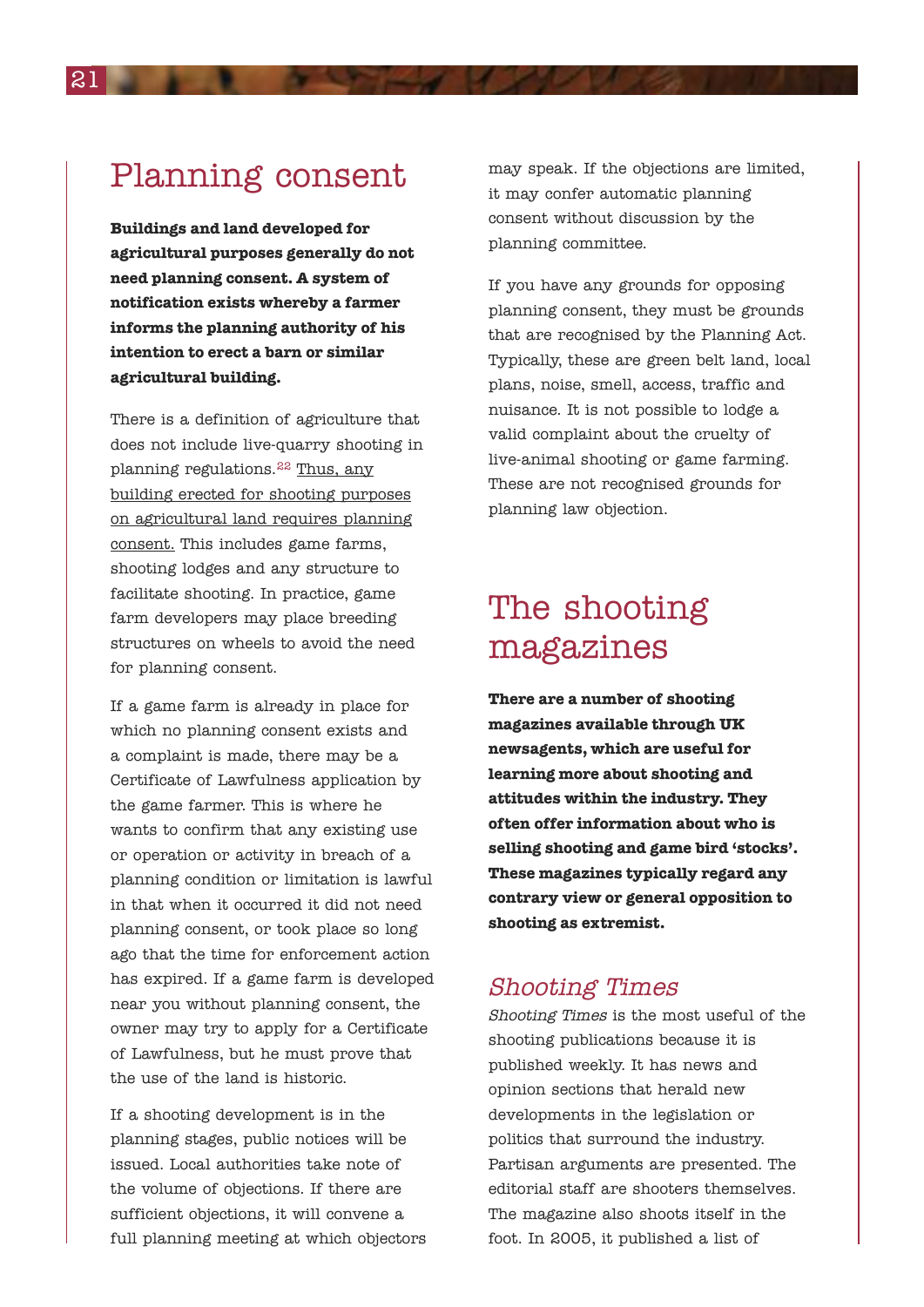Britain's most wanted 'pests' (in the view of the shooters). It included protected birds of prey such as the golden eagle, red kite and osprey, as well as the domestic cat, badgers and otters. In the same year, it offered as a prize to young children, a day's shooting with the footballer-turned-actor Vinnie Jones, a man twice convicted for crimes of violence.

### The Shooting Gazette

The Shooting Gazette is a big glossy magazine that considers itself a coffee-table publication. It is published monthly. In 2006, it published details of Species Days, a particularly vile aspect of shooting where the participants compete to shoot as many different species of British wildlife within a 24-hour period.

## The Field and Country Life

These are coffee-table magazines that fly the flag for shooting and other 'country sports'. It was Country Life that first announced that twice as many game birds were shot as the market could absorb. Some of the surplus are buried in pits.

### The Sporting Gun and Sporting Shooter

These magazines compete in the same sector. The readership enjoys wearing camouflage clothing, and shooting crows and pigeons as trophies. There is a useful Q&A section in Sporting Gun that will answer many of the legal questions that opponents of shooting might deliberate on for their own use.

## The shooting organisations

**Shooting is supported by several organisations. All receive income from a membership and, in that sense, are businesses competing against each other in the same subscription arena.**

## The British Association for Shooting and Conservation (BASC)

BASC is based in Wrexham. In 2010, it claimed a membership of 129,000. Its support is undoubtedly boosted by the offer to each member of a free liability insurance package. BASC has been the voice of shooters since 1908, although it changed its name to BASC only in 1981. BASC declares that it has five strategic objectives:

- a) A strong and unified voice for shooting
- b) All-party backing for shooting
- c) Balanced comment in the media
- d) Opportunities to go shooting
- e) High standards in shooting

Opponents of shooting will find BASC useful because its championing of what it regards as high standards in shooting dictates that it will sometimes react to overt malpractice and strive to maintain a favourable reputation for shooting with the public. It will expel a member if it deems it expedient. If you have a problem with shooting, try first making a complaint to BASC. You should be aware that if BASC considers you are an 'anti' rather than a member of the public it seeks to influence, it will probably ignore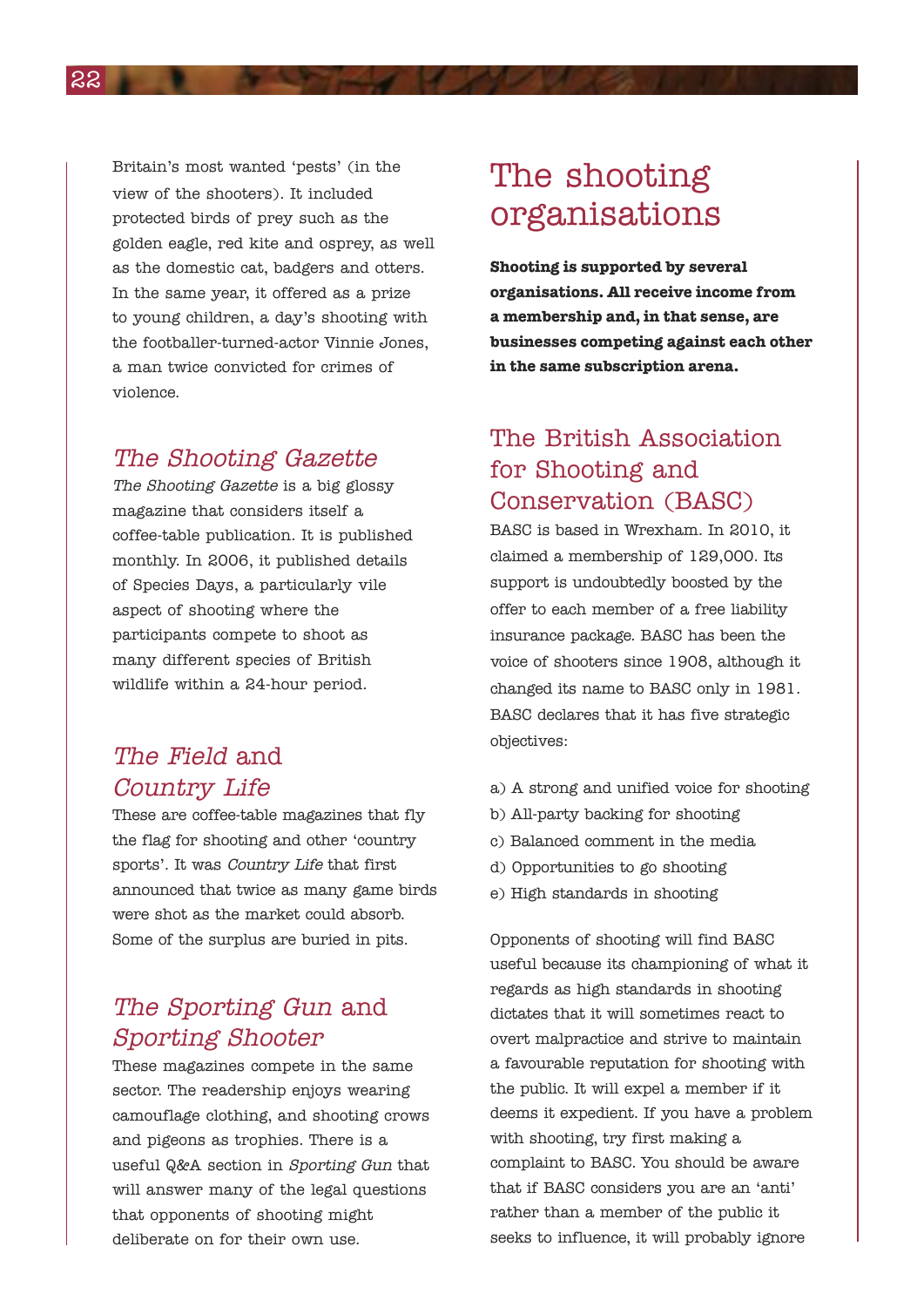your complaint. You should also be aware that not all shooters and shoot organisers are members.

In the last few years, BASC has attracted fierce criticism from within and without its membership as a result of its stand against battery cages for pheasants and partridges, first exposed by Animal Aid. A schism between it and other shooting industry organisations has resulted. It is sometimes viewed with suspicion as a representative organisation that is not prepared to oppose proposed or imminent legislation that others think might hamper shooting. The current government and public scrutiny of the polluting effects of lead ammunition is one such issue.

BASC publishes advice and information for shooters. This includes several Codes of Conduct. It undertakes training and testing for shooting but does not support compulsory training or examination of shooters. It seeks to advise police forces on legislation relating to shooting.

During 2010, BASC issued The Police Officers Guide to Shooting, in which it declares that firearms law is confusing and that police officers are not fully trained in all its aspects. The booklet tells police officers that they are likely to know less about shooting and firearms than the shooters themselves. Sometimes, the booklet acknowledges, members of the public become alarmed when they see men at night in camouflaged clothing, wearing ski-masks or balaclavas to conceal their faces, carrying powerful rifles with scopes and silencers, acting furtively and using blood-smeared vehicles. But BASC sees

nothing wrong in this behaviour.<sup>23</sup> With self-centred importance, it advises the police to expect this conduct when shooters are, for example, lamping foxes and it warns armed response police officers not to train weapons at shooters because they don't like it.

Our advice is that if anyone is frightened or alarmed by, or does not understand the behavior of such people acting furtively with lethal weapons in their vicinity, they should contact the police immediately.

BASC was a joint sponsor of the PACEC<sup>24</sup> report on the *Economic and* Environmental Impact of Sporting Shooting in the UK (see page 26).

### The Countryside Alliance (CA)

The CA was founded from the British Field Sports Society. It is a membershipdriven organisation formed in 1997 in response to the landslide election victory of the Labour Party, which was known to be opposed to hunting and other cruel blood sports.25

The CA consistently emphasises an imagined difference between the people living in towns and cities and those living in the countryside. It overlooks the fact that people's attitudes to gratuitous cruelty to animals is more or less the same wherever they live in the UK. The Countryside Alliance's principal aim is to ensure that hunting with hounds and all other country blood sports are legal activities.

The CA was a joint sponsor of the PACEC report on the Economic and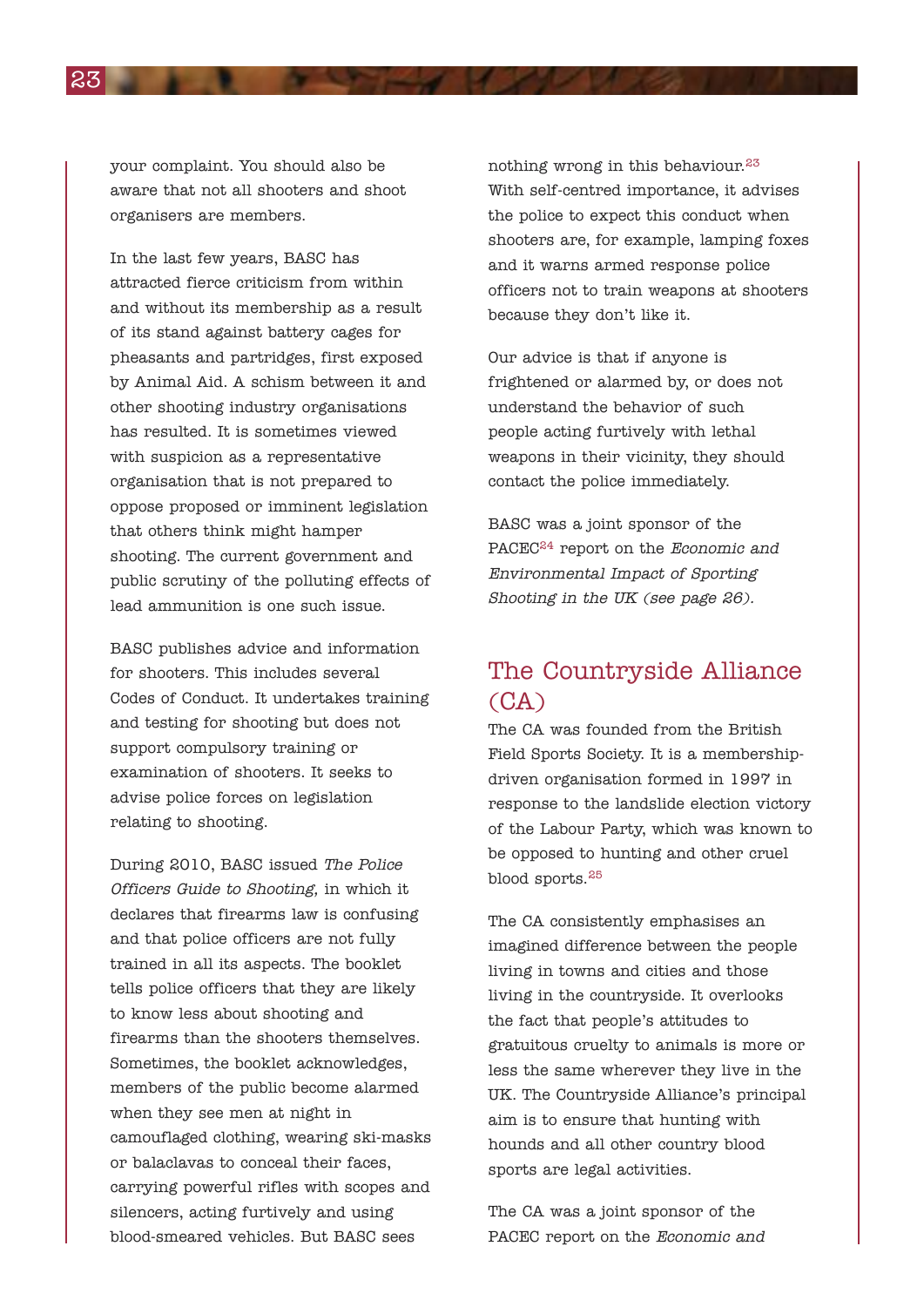Environmental Impact of Sporting Shooting in the UK (see page 26).

### The Country Land and Business Association (CLA)

The CLA is a membership organisation dating back to 1907. It owes its origins to the Liberal landslide in 1906 and Lloyd George's proposed reforms on land ownership, which included land taxation and later nationalisation leading to state ownership.

The CLA seeks to influence government at EU, national and regional levels in the best interests of its members. It is a vocal campaigner for blood sports.

The CLA was a joint sponsor of the PACEC report on the Economic and Environmental Impact of Sporting Shooting in the UK (see page 26).

### The Game Farmers Association (GFA)

The GFA is a membership organisation comprising just 200 members. There are more than 350 game farms in the UK. The GFA represents only its members but claims to encourage others to meet high standards in the breeding and handling of game birds. It publishes the GFA Code of Practice, but this is written with the economic interests of members at its heart. The GFA has been the principal advocate of battery cages for breeding game birds.

### The National Gamekeepers Organisation (NGO)

The NGO is an organisation with 12,300 members, which was founded in 1997. It exists to champion the causes of gamekeepers who, by 1997, felt threatened by opposition to shooting. It claims to demand high standards of gamekeeping and to help defend 'field sports'. In practice, gamekeepers are often the cause of considerable malpractice in shooting. There is a catalogue of gamekeeper convictions for snaring, illegal poisoning and destruction of protected species, which are classed, by shoot operators, as pests and as a threat to live-quarry shooting.

Gamekeepers depend for their livelihood on employers who are often landowners. They sometimes also depend on their employers for family accommodation. They are under considerable pressure to produce good results. This often tempts them to break conservation and animal welfare laws, breaches for which their employers are not held liable.

## National Organisation of Beaters and Pickers-Up (NOBS)

NOBS was formed in 2007. It exists to put shoot organisers and owners in touch with willing volunteers when their local supply of beaters and pickers-up is exhausted. NOBS maintains a database of people willing to do this duty.

Driven shooting cannot exist without beaters and pickers-up. Some bring their own dogs and are willing to take this subservient role in shooting. NOBS seeks to improve the status of beaters and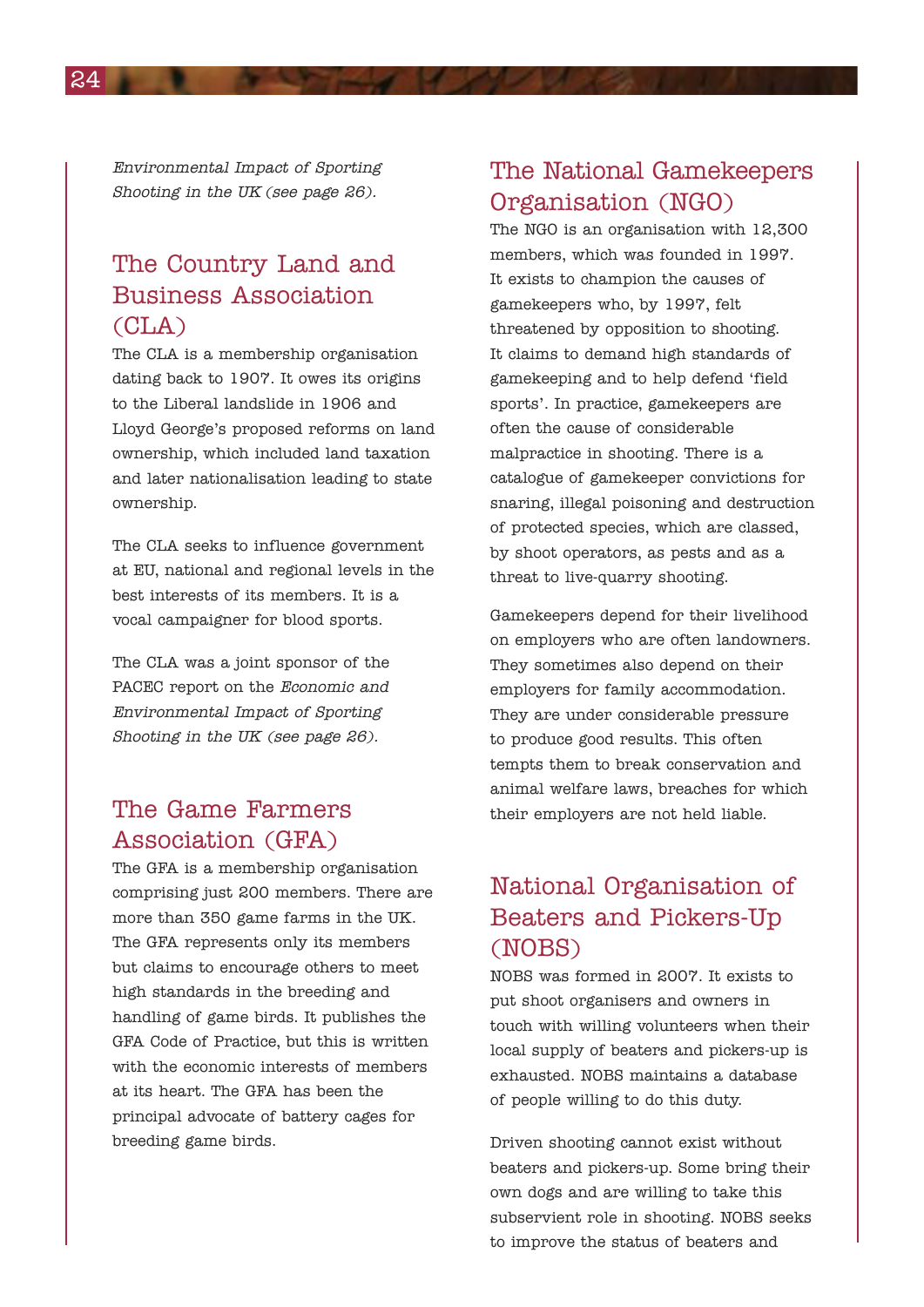pickers-up, because the reality is that they are perceived as an underclass. Beaters and pickers-up are provided with special transport to and between beats and are kept separate from the guns. When lunch is served in the shooting lodge, beaters and pickers-up dine separately, usually on their own sandwiches. Beaters and pickers-up usually earn about £20 a day.

Shoots sometimes organise the patronising Beaters Day at the end of the season, when the released game has dwindled, to allow the beaters an opportunity to act as guns.

## The Game and Wildlife Conservation Trust (GWCT)

The GWCT was formerly known as the Game Conservancy Trust (GCT). It is a membership organisation configured as a charity. The change of name occurred at a time when the GWCT wanted, for public relations purposes, to emphasise its alleged role in the conservation of wildlife, instead of its primary role of providing 'scientific' research in support

of the provision and maintenance of birds for live-quarry shooting.

The GWCT does not produce any scientific research that is disadvantageous to shooting. Its board of trustees and council have members who have a financial interest in shooting. Its Chief Executive has shared a platform with the Countryside Alliance and called for the promotion of live-quarry shooting.

Unfortunately, the GWCT is often called upon by the government to provide 'independent' scientific research into matters of conservation and game management. It has become the government's one-stop shop. Government work provides a significant portion of its annual funding. Other income is derived from membership fees and from private research, commissioned by, amongst others, the Countryside Alliance.

The GWCT is a registered charity and is constrained by the legal status of charities. It did not sponsor the PACEC report on the Economic and Environmental Impact of Sporting Shooting in the UK but it collaborated in its publication.

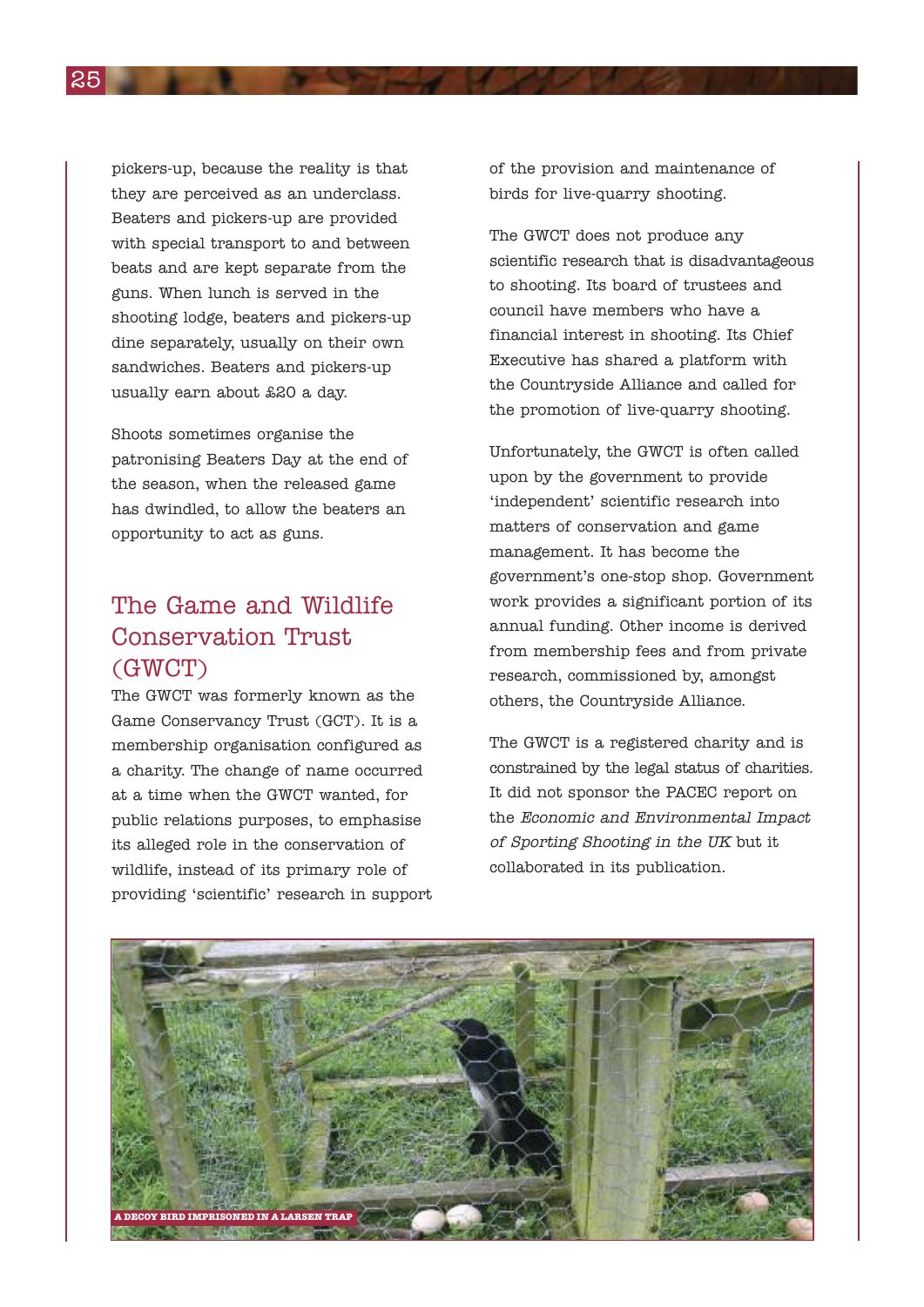## Game Shoot Standards

**Game Shoot Standards is a limited company, wholly owned by some of the shooting organisations already mentioned in this Guide.**

It attempts to build upon the Code of Good Shooting Practice (see below) by setting standards to which shoots that submit to inspection must reach or exceed. This is called Assurance – a process by which activities are checked against defined criteria. In practice, the scheme has been shunned and sidelined by shoots that see it as an incomeraising scheme and an unnecessary qualification. It costs between £125 and £395, depending on the size of the shoot, to submit to Assurance and buy a charter mark.

## Important documents

### The Code of Good Shooting Practice

The Code of Good Shooting Practice has a steering committee overseen by nine shooting organisations, including all of those mentioned in this Guide, except NOBS. It is published by the eponymous Code of Good Shooting Practice and may be obtained from BASC and other shooting groups by computer download.26 The long-standing chairman of the Code of Good Shooting Practice (Bill Tyrwhitt-Drake) called, in May 2010, for all pro-shooting organisations

to come together to create a new political lobbying group for the industry – if necessary, separately from, and in opposition to, BASC. This formerly unthinkable rebellion is indicative of the turmoil within shooting. The foreword to the Code of Good Shooting Practice underlines how high the stakes are:

'We must never be complacent about the future of shooting. Shooting and shoot management practices will be judged by the way participants and providers behave. Our sport is under constant and detailed scrutiny and we must demonstrate that we conduct it to high standards.'

The Code of Good Shooting Practice is essential reading for anyone opposed to shooting because it lists everything that is wrong with shooting. It describes all the malpractice that make the Code necessary. Listed within the Code are the legal requirements made of guns and shooting participants.

### Other codes of practice

Shooting is littered with codes of good practice. A list is provided at Annex A. All of them make worthwhile reading.

## Public and Corporate Economic Consultants (PACEC) Report

The shooting industry promotes three central justifications for live-quarry shooting. These are:

- a) Shooting benefits conservation and the ecology.
- b) Shooting benefits the economy.
- c) Shooting provides food.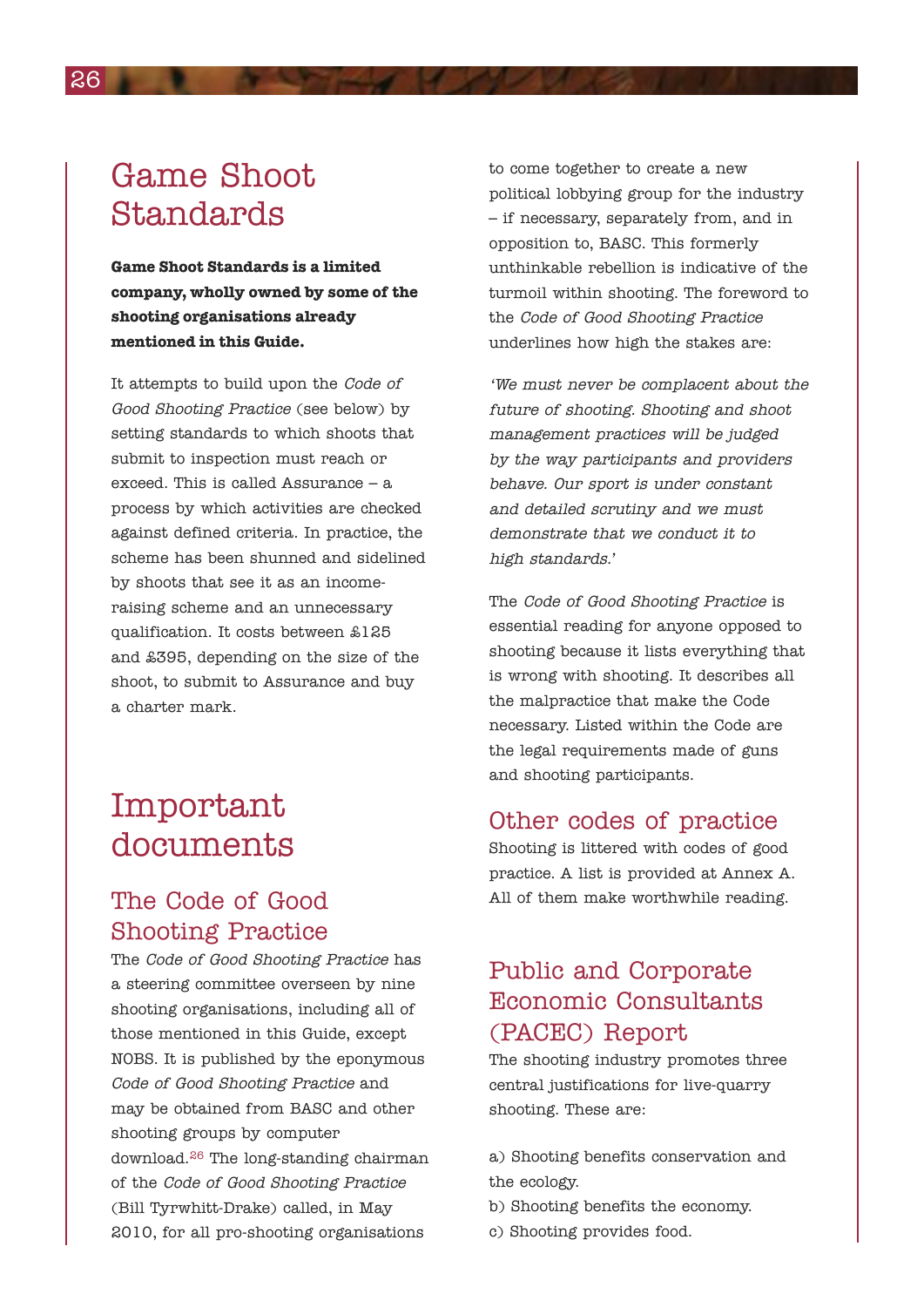In 2006, BASC, the CLA and the CA, in association with the GWCT, came together to sponsor a large-scale survey of the shooting industry to underline the three justifications. When reading the Economic and Environmental Impact of Sporting Shooting, written by the management consultancy firm PACEC, it is immediately evident that the principal reason for live-quarry shooting is to provide pleasure for the participants. Live-quarry shooting is a part of the leisure industry.

The PACEC report can be downloaded from the web in its full form or as an abbreviated glossy publication, from www.shootingfacts.co.uk. PACEC used a sample of individuals largely from the shooting industry (just over 2,000 questionnaires were completed) to produce economic and environmental data to support shooting. As a public relations exercise, it has been extremely successful. It is freely quoted in the media, parliament and by government. 'Shooting [we now repeatedly hear] is worth £1.6 billion to the British economy, 670,000 full-time job equivalents depend upon it and 99 per cent of all game birds recovered by shooting are eaten.' In reality, shooting cannot justify itself environmentally or economically, let alone morally. Animal Aid's objections, in this regard, can be summarised, as below:

**Environment:** It is true that shooting operations favour certain species such as ground-nesting birds. But they also engage in large-scale slaughter of indigenous wildlife, including stoats, weasels, corvids and even hedgehogs.

Raptors, such as golden eagles, hen harriers and goshawks, also suffer illegal but widespread persecution. The shooting industry, furthermore, is guilty of discharging thousands of tons of lead shot into the environment every year. And it causes massive dislocation to wildlife every year by releasing within the space of a few weeks some 50 million pheasants and partridges. Native wildlife must compete with this massive influx for food and habitat.

**Economics:** The alleged economic benefits, as with claims on behalf of hunting, are based on incomplete data and are exaggerated and, in any case, the revenue goes into relatively few hands. Additionally, Animal Aid has demonstrated the industry's consistent failure to pay business rates and VAT. The latter amounts to a shortfall estimated by HMRC to be between £12 million and £20 million.

**Food:** Some 50 million pheasants and partridges are produced every year in Britain for 'sport shooting'. The industry's own figures show that 'only' about 18 million of that total are shot and retrieved (most of the rest die from a variety of causes), and that it costs about 13 times more to produce and get a pheasant airborne than that shot pheasant will fetch retail. In other words, this industry is not about efficient food production but about the production of feathered targets.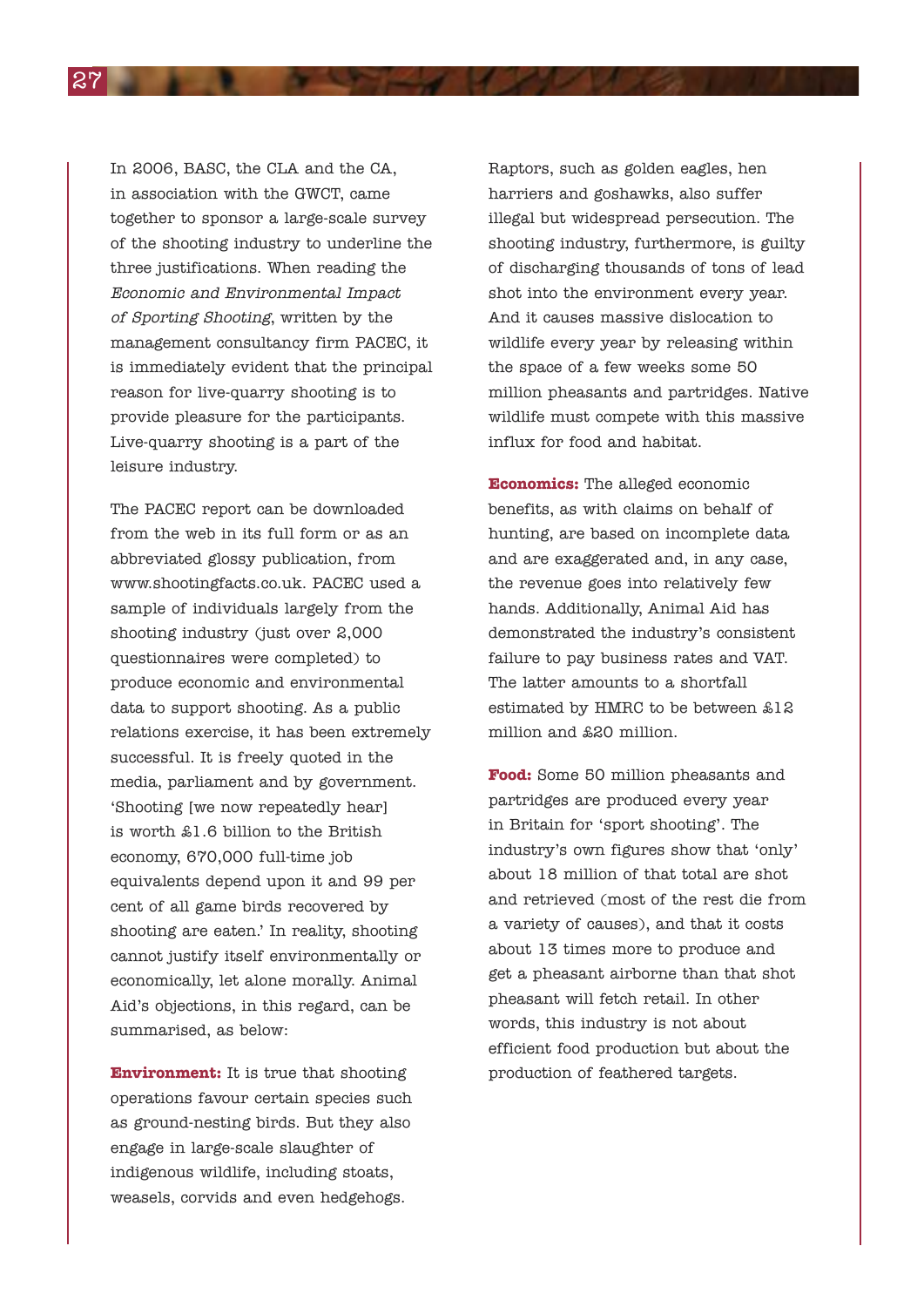## Opposition to shooting

### Case histories

**The following real examples are taken from correspondence between Animal Aid and people who are troubled by shooting.**

**Q:** I was walking in a wood near my home when my dog discovered a disgusting location. A tree had been festooned with the rotting carcasses of foxes and crows. Why was this done and what sort of person did it? Is it illegal?

**AA:** You have stumbled across a gamekeeper's gibbet. This is a bizarre temporary monument to a gamekeeper's misplaced ego. It is a habit that can be compared with notches on a gun. Gamekeepers are anxious to prove to employers that they are doing their job



and destroying the natural predators who prey on the unnaturally-produced game birds, whose purpose is to serve as feathered targets. Nowadays, record books or computer lists are used to provide the same evidence. BASC is certain that gamekeeper's gibbets have no purpose and serve only to further alienate and disgust the general public. The Code of Good Shooting Practice also makes this clear.

Unfortunately, this practice is not illegal. There is legislation concerning the disposal of Animal By-Products (ABP) but it applies only to farmed animals in agriculture. Wild animals are excluded.

**Q:** My home is adjacent to a farmer's land on which people are regularly shooting pheasants. I am sickened by wounded and dead pheasants falling into my garden. On occasions, shooters have entered my property with dogs to retrieve them. Sometimes pellets rain down on my roofs. I have approached the farmer and he is unsympathetic and aggressive. He has told me to stay indoors when they are shooting.

**AA:** Consult the Code of Good Shooting Practice. The Code advises consideration for others, and shoots and guns must ensure that their activities take account of others' interests. Everybody involved in shooting must have regard for other people's property and safety and the frequency of shooting must not give rise to unreasonable nuisance to neighbours. Shoots must obtain permission before entering neighbouring land.

Your first approach should always be to the land owner. In this case your complaint has not been heeded. You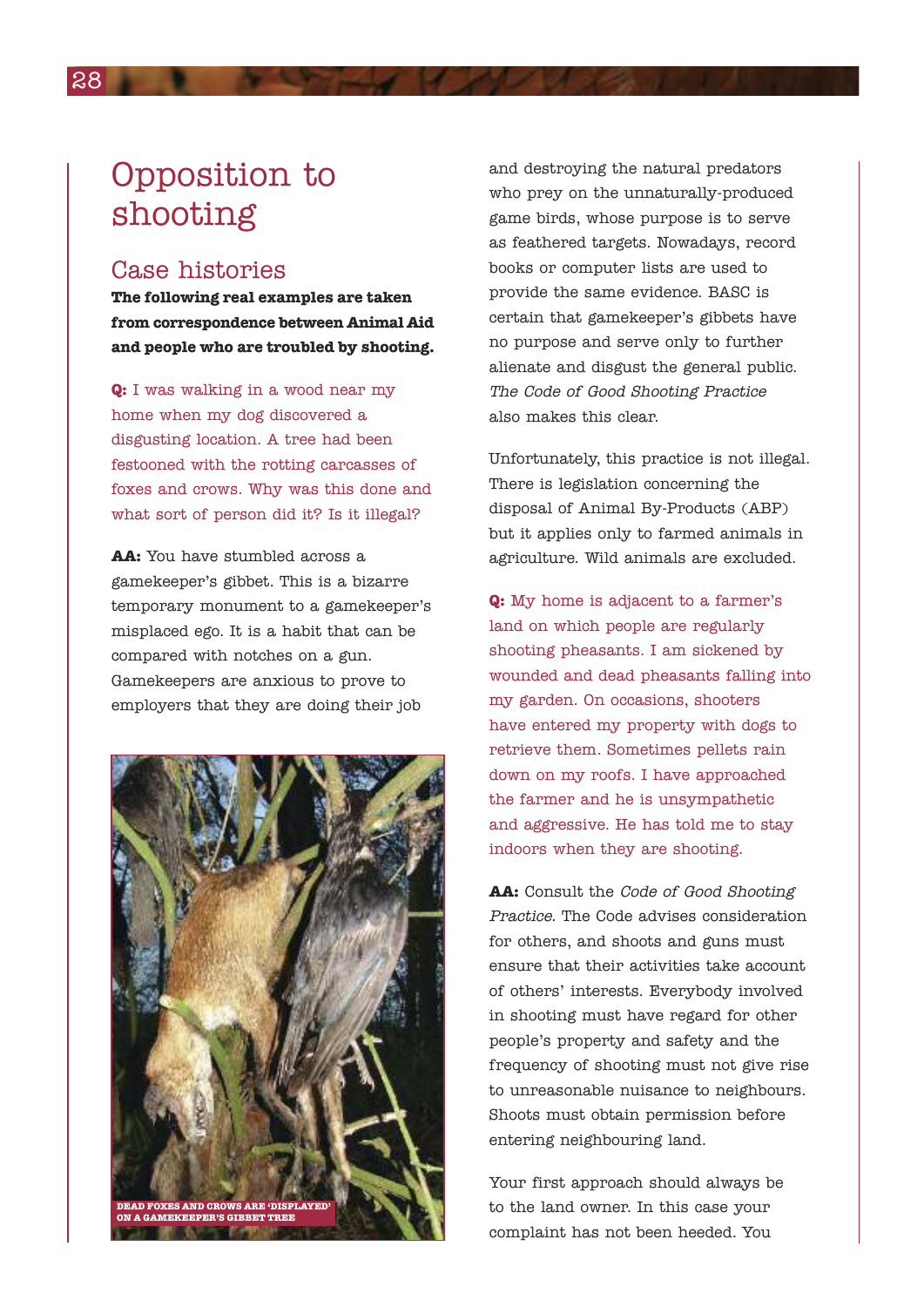should next make your complaint to BASC. If your farmer is a member, BASC should investigate both sides of the story. It has no authority but can appeal to its membership and, ultimately, expel members. Another route may be to write to the Chairman of the Code of Good Shooting Practice.

If your farmer is not a member of BASC and cares little about the Code of Good Shooting Practice, consider making a complaint to the police. The police are responsible for assisting good relations in the community and it is advisable that they know that there is a problem. The farmer might realise that it would be far less trouble to arrange the shooting on part of his land that does not cause nuisance to his neighbours. The police can take no action with regard to trespass, which is a civil offence, but they would want to know if guns were involved in any confrontation or trespass.

Try and find out if the shoot is commercial. If you have doubts, write to the HMRC in your area about your suspicions. A farmer registered for VAT and operating a shoot must not pass shooting overheads through his agricultural accounts, and neither must he buy services by barter. He must not lease his sporting rights without collecting VAT.

You could consult the council about noise nuisance and health and safety but you should also consult a solicitor for legal advice about your right of enjoyment of your property, trespass and nuisance.

In all of your complaints, never act anonymously. Your inconsiderate

neighbour should be aware whence the complaint emanates. He should understand how best he can deal with the complaint. He must treat you with fairness, respect and sympathy.

**Q:** I found a badger caught in a snare beneath a fence. I have found other snares set where wild animals run. There is a grouse moor beyond the fence and gamekeepers are active. They know I have dismantled snares in the past and they have threatened me.

**AA:** First of all, let's deal with the badger. When snared, a badger is invariably caught around the abdomen after his head has passed through the loop. Badgers are powerful animals, who can inflict serious injuries so unless you know what you are doing, it is best to get help. Take photographs first if you can. A forked stick on the badger's neck held by a second person will restrain the animal until you have cut the noose around his trunk with wire cutters. Do not cut the wire between the noose and the stake or else the potentially injured badger might bolt with the noose still in place. The obvious people to deal with

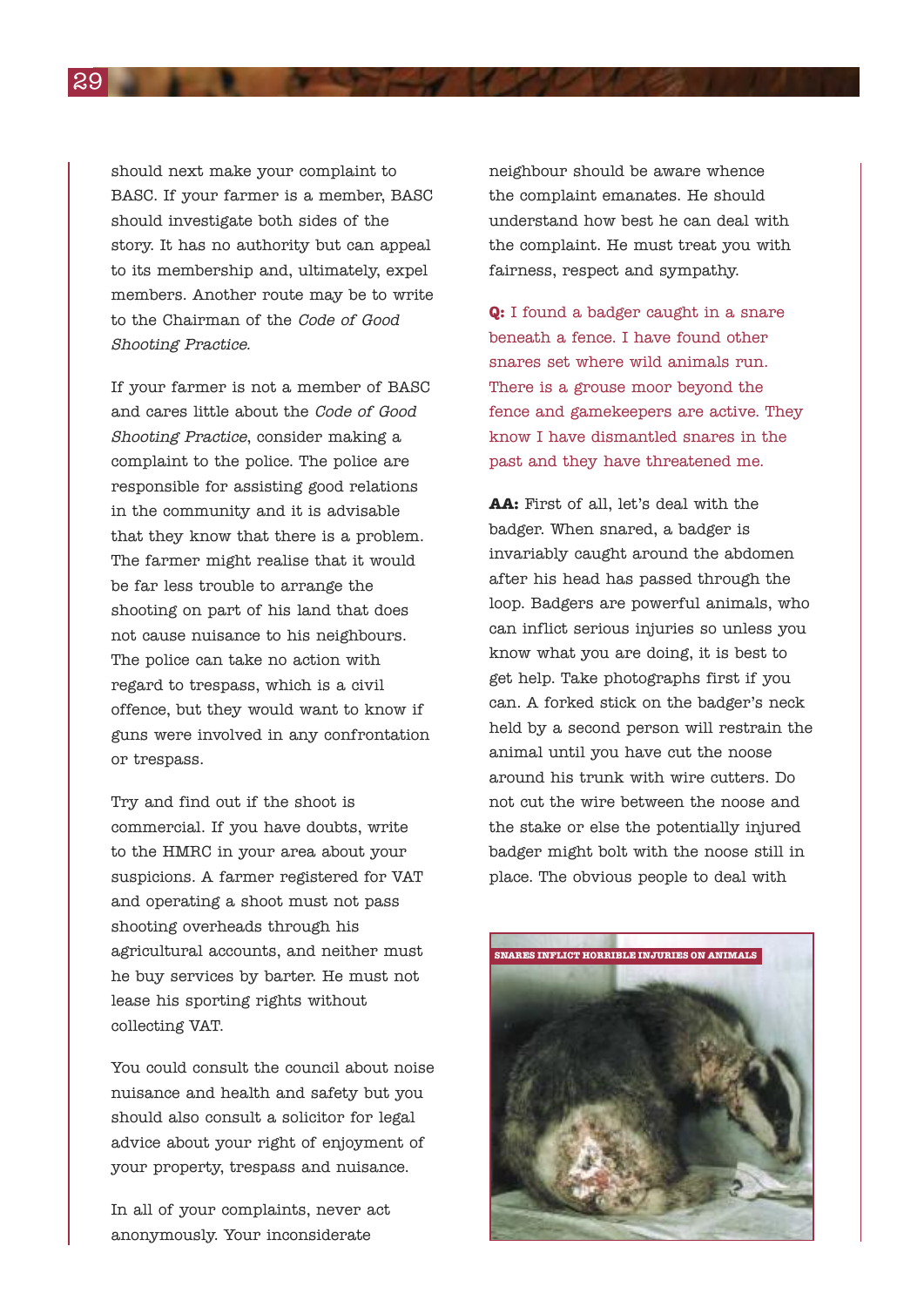this situation are the RSPCA or local wildlife sanctuary, but tell the police because an offence has been committed. Most police forces also have a dedicated Wildlife Officer, who may be able to assist.

Under the Wildlife and Countryside Act 1981, it is illegal to deliberately snare a badger, except under special licence. The use of a self-locking snare is illegal for any animal. Any person setting a snare in a position where it is likely to catch a badger may be guilty of an offence even if the intention was to catch a fox or another species that it is lawful to catch. Snares are required by law to be inspected at least once every 24 hours. Where reasonable precautions do not seem to have been taken, the snare should be rendered harmless without damaging it and its location should be reported to the police. Seek support from the RSPCA or SSPCA. A badger who has been snared for some time may have sustained internal or external injuries and may need caging for veterinary treatment.

It is illegal to damage lawful snares or interfere with Larsen Traps. If caught, you could find yourself on a charge of criminal damage. If you have been threatened, you should tell the police and be prepared to relate where, by whom and how you were threatened.

**Q:** I was in the pub when I heard chat confirming that a shoot was to start on land adjacent to my house. It was intending to make access roads with heavy excavation machinery for the use of paying punters and their 4WD vehicles. The shoot was being organised by an individual who already operated

several shoots in the area. He supplied them from a game farm he operated a few miles distant. Local farmers were being recruited to supply sporting rights, access and cooperation. What can I do to oppose what I anticipate will be a threat to my peaceful enjoyment of home and property?

**AA:** You have a long struggle ahead of you. You must decide how much you are opposed to this development and whether you are prepared to suffer possible harassment, intimidation and malice. Any protest you make must always be open. Anonymous complaints have no credence with the developer, media or authorities. This is clearly a big investment by the shoot operator and an income opportunity for the farmers who are selling their cooperation. You must enlist the help of as many like-minded opponents of shooting in your neighbourhood as you can. Call a meeting to advise and discuss your fears. Form an association of opposition. Call for input from your local councillor and your county councillor. Be prepared for them also to be farmers.

Alteration of the landscape for a Change of Use requires planning consent. If excavation is required for shooting, challenge its validity with your local planning officers. Be prepared for the farmers involved to claim that the access roads are needed for agricultural reasons. Find out who is completing the excavation works. It may be another farmer. If it is, he should be charging a fee for the work and collecting VAT. Inform HMRC of the activity and let it decide if the work is being completed by way of exchange or barter.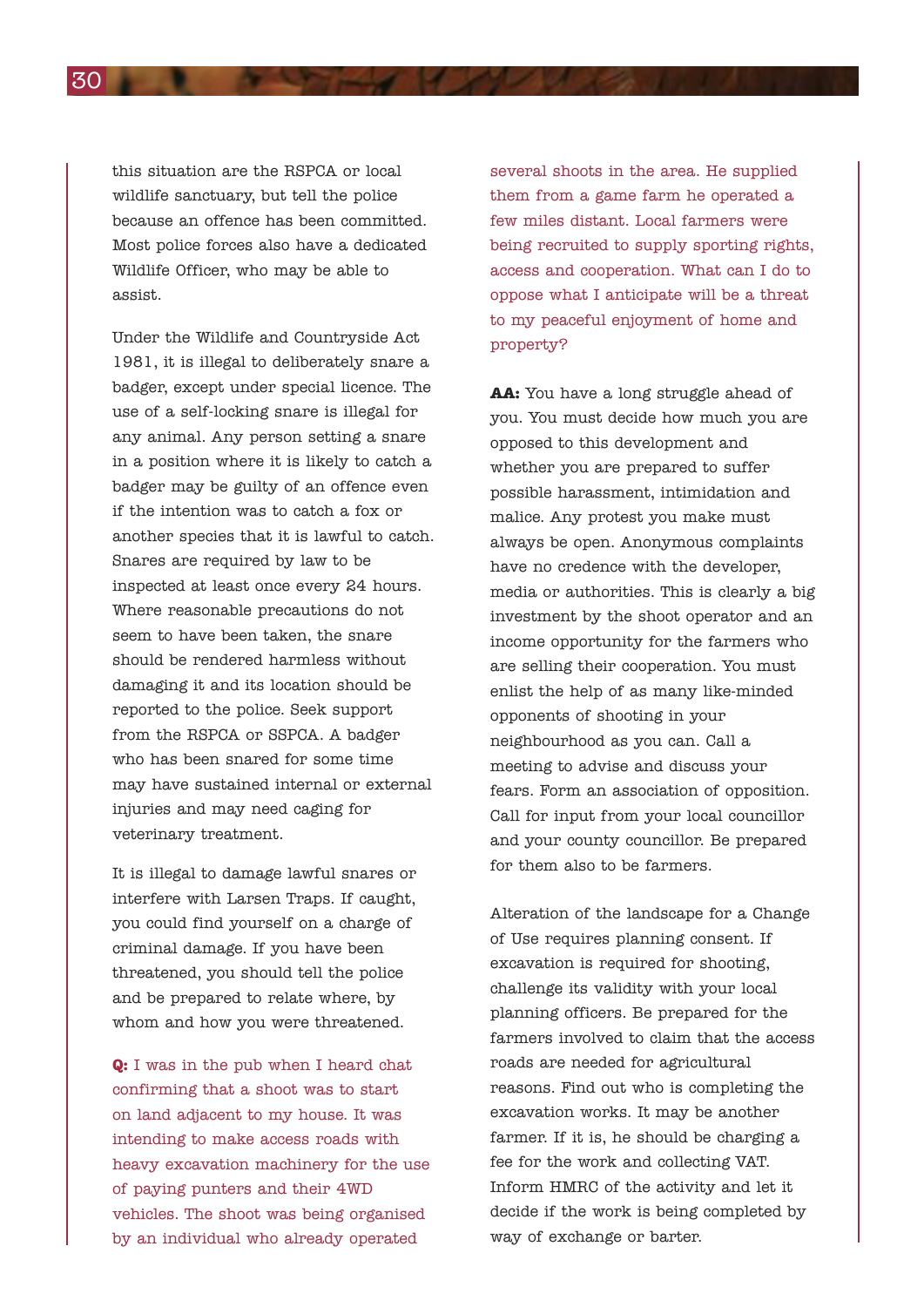Will the road excavation with heavy machinery pass near badger setts? Heavy machinery may not be operated within 20 metres of a badger sett. Badger setts can be more than a hundred years old with many entrances and exits. The police assisted by the RSPCA can carry out a test to ascertain if a badger sett is live. Guard hairs from the badgers' heads and necks are left in the entrances to setts. If the hairs have follicles, the sett is live.<sup>27</sup>

Check that the shoot operator's game farm is valued for Business Rates (see page 16). If it is not, inform the Valuation Office Agency with a view to getting a valuation. Do not allow him to claim that all the people he invites to shoots are friends and relatives. Find and copy any advertisements for the shoot he has placed in local papers, shoot magazines or on the internet.

If the game farm is a new development, check that it has planning consent via your local council's Planning Department. If it has not, inform the planning authority. Ensure that the planning authority commences action to request that the developer applies for consent. The shoot operator is not obligated to do this but risks being the subject of enforcement action if he does not do so. Be prepared for an application for a Certificate of Lawfulness. Such an application allows a quicker process than an application for consent and requires evidence only that there has been a historic use of the land (see page 21).

Encourage all members of your association to write individual letters of objection to any application for planning consent. Ensure that the complaints are valid objections (see page 21). Lobby the councillors on the planning committee. Attend any meeting of the committee. It is now permissible for objectors to speak at planning meetings. Each objector is allowed three minutes. Make use of it.

Tell the local media. Interesting stories of residents' opposition to unreasonable developments attract attention from the national media, including television and radio. Sometimes even the international media become interested. There is no concept of breeding, releasing and killing birds for pleasure in some European countries.

Make use of the Letters page of local newspapers. Be prepared for responses you may not like. Stand your ground.

Leaflet in your local area and/or set up an information stall in your town centre – contact Animal Aid for more information and for materials. Get a petition going.

Plan a peaceful demonstration against the intrusion. Report any threats to the police. Invite the media. Be receptive to requests from journalists.

Investigate the position of other shoots. Enlist the interest of opponents of shooting affected by other shoots.

Investigate the other landowners who are benefitting from the shooting. Inform the HMRC for VAT purposes.

**Q:** My dog was shot and killed by a gamekeeper. The gamekeeper complained that she was chasing released pheasants. I complained to the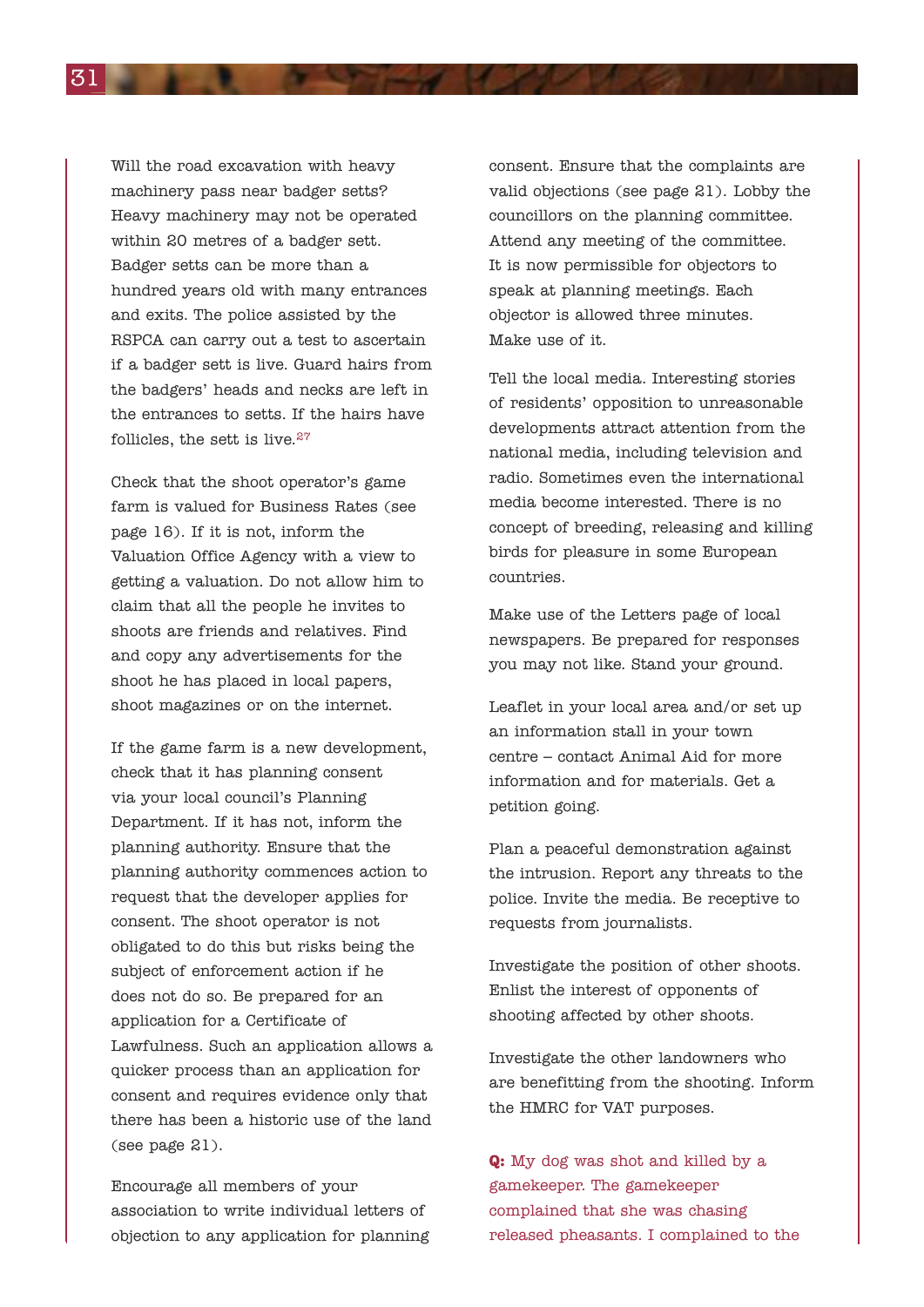police and they said the gamekeeper was within his rights because my dog was threatening livestock. Is this correct?

**AA:** Released pheasants are classed in law as wild animals and are not 'livestock'. Go back to the police and make your case that the gamekeeper had no right to shoot a dog in the protection of wild animals. If the police are not prepared to investigate the illegal killing of your dog, make an official complaint. Consult a solicitor and make a claim for damages against the gamekeeper and his employer.

**Q:** I was taking my regular walk along a public right of way, when shooting was taking place alongside and on it. The gamekeeper in control of the shooting did nothing to stop it and shooting continued in my vicinity. What can I do?

**AA:** Tell the police. It is not illegal to shoot from or over a public footpath but it is certainly not within the terms of the Code of Good Shooting Practice (see page 26). Tell BASC. If possible, to avoid any difference in recollections, take photographs of the incident. The police would be unwise to remain uninvolved if there is any evidence of disregard for public safety. In practice, they may tell the shoot operator to shoot somewhere else. Consult a solicitor. A prosecution under the Health and Safety at Work Act may be possible, or a civil prosecution for nuisance.

**Q:** Shooting is taking place near my home. I don't like it. It's cruel. I have two or three game birds that visit my garden and I feed them with seed. They have become my pets and I am afraid that they will be shot. What can I do?

**AA:** The law allows cruel blood sports. The birds who visit your garden are wild birds and whilst they are on your property nobody can harm them. As soon as they fly over or land on a neighbouring property, they become the property of the adjacent owner. They may be shot and there is nothing you can do to protect them. Feeding the pheasants and providing cover for them in your garden is not guaranteed to keep them on your property (although one enquirer tells us that she feeds the pheasants in her garden, and when she hears the shoot arriving, she locks the pheasants in a large outdoor dog pen, with food, water and shade, and checks on them frequently, until the shoot has packed up for the day). Your best course is to campaign against game bird shooting and raise objections locally to the shoot owner or adjacent land owner. Commercial shoots depend upon willing, high-spending punters, and shoot operators will want to avoid any awkwardness or embarrassment that will deter them from coming and paying again.

## Keeping a diary and taking photos

If you are having problems with a local shoot, it is always wise to keep a diary of events, with dates, times and a summary of what has happened. If you have any correspondence, make sure you keep a copy of this as well. It may prove useful when presenting evidence on the conduct of the shooters to the local authorities or to the police.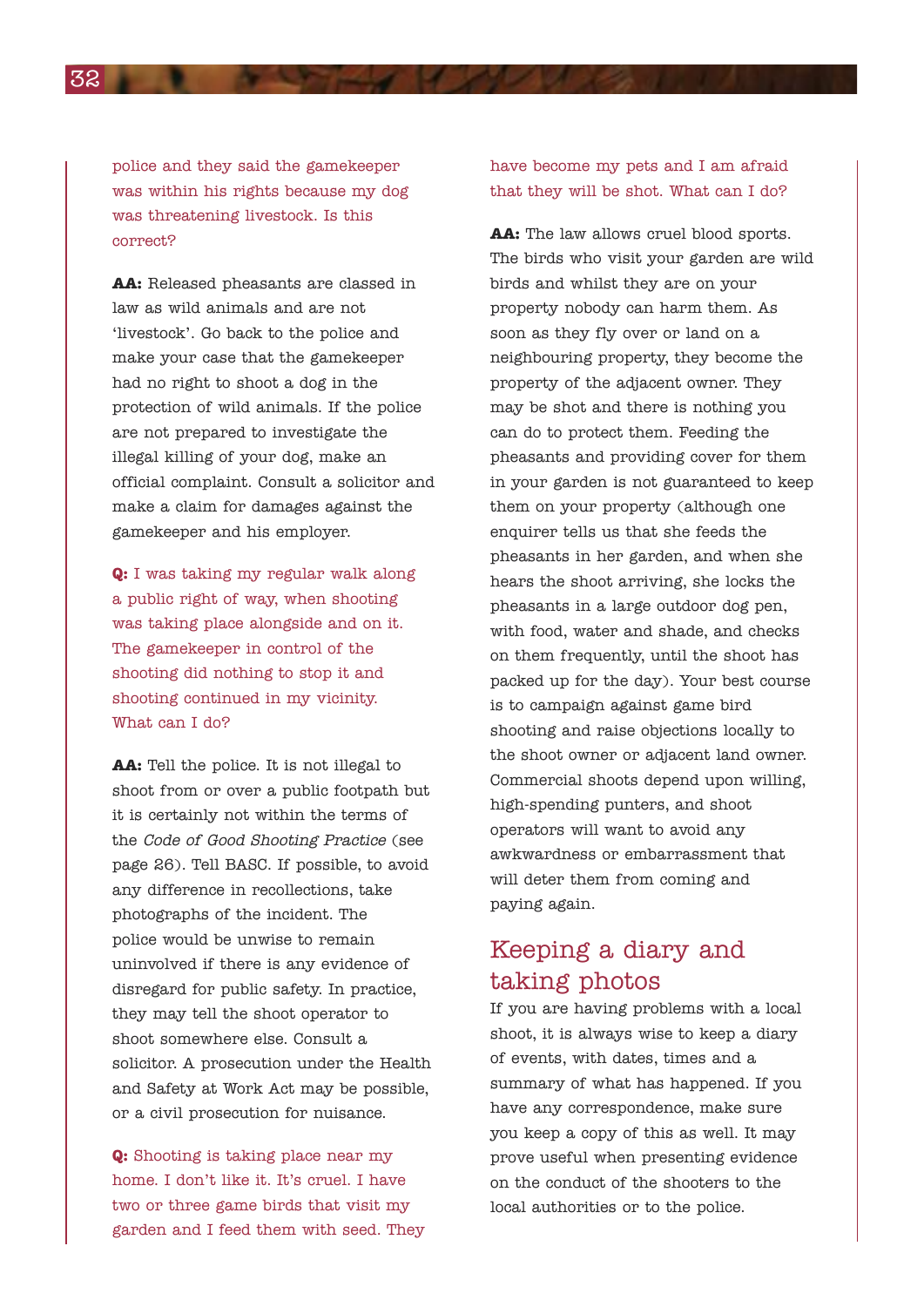Additionally, photographic evidence may be useful – whether it is of pheasants on your property, or vehicles or individuals trespassing on your land. Make sure that you put a date and time on your pictures. Be aware that photographing individuals may antagonise them, so please be mindful and, if in doubt, desist.

Individuals may say that it is against their human rights to take photos of them without their permission. The relevant right here is Article 8 of the European Convention on Human Rights (Right to respect for private and family life), which is a right protecting our privacy from interference by public authority (not from individuals).

In any case, photographs taken in a public place are not invading anyone's private life, and are therefore permitted. As the law currently stands, this applies to photographs taken overtly or covertly. That's because the Regulation of Investigatory Powers Act 2000 (RIPA 2000), which regulates covert surveillance, covers public authorities but not – we understand – Non-Government Organisations (NGOs) or individuals (although this may change in the future).

#### **The Crown Prosecution Service guidelines say:**

'Where covert surveillance is undertaken by <sup>a</sup> public authority which is likely to result in that authority obtaining private information, an authorisation should be sought under Part II of RIPA if the surveillance is to be deemed to be lawful. If the conduct of the surveillance involves entry on or interference with another's property, an authorisation should be sought under Part III of the Police Act 1997.

No authorisation under RIPA or the Police Act needs to be sought where an NGO such as LACS [League Against Cruel Sports] conducts surveillance for its own purposes. RIPA and the Police Act regulate the activities of public authorities so that those activities do not offend against Article 8 of ECHR.

Where the police are aware of the intention of the NGO to conduct covert surveillance and intend making use of the surveillance product in the event that it reveals evidence of <sup>a</sup> crime, it would be appropriate to seek an authorisation. This would undoubtedly be the case where the NGO is tasked to conduct the surveillance, whether explicitly or by necessary implication. However, no authorisation would be required where the police neither initiate nor encourage the surveillance even though they may be aware of it. See Rosenberg [2006] EWCA Crim 6.' www.cps.gov.uk/legal/h\_to\_k/hunting\_ act/index.html#a666

**To reiterate, whilst it is important to stand your ground and to defend your right to enjoy your property and surroundings, it is more important not to place yourself in physical danger. If you feel a situation is getting out of control, walk away and call the police.**

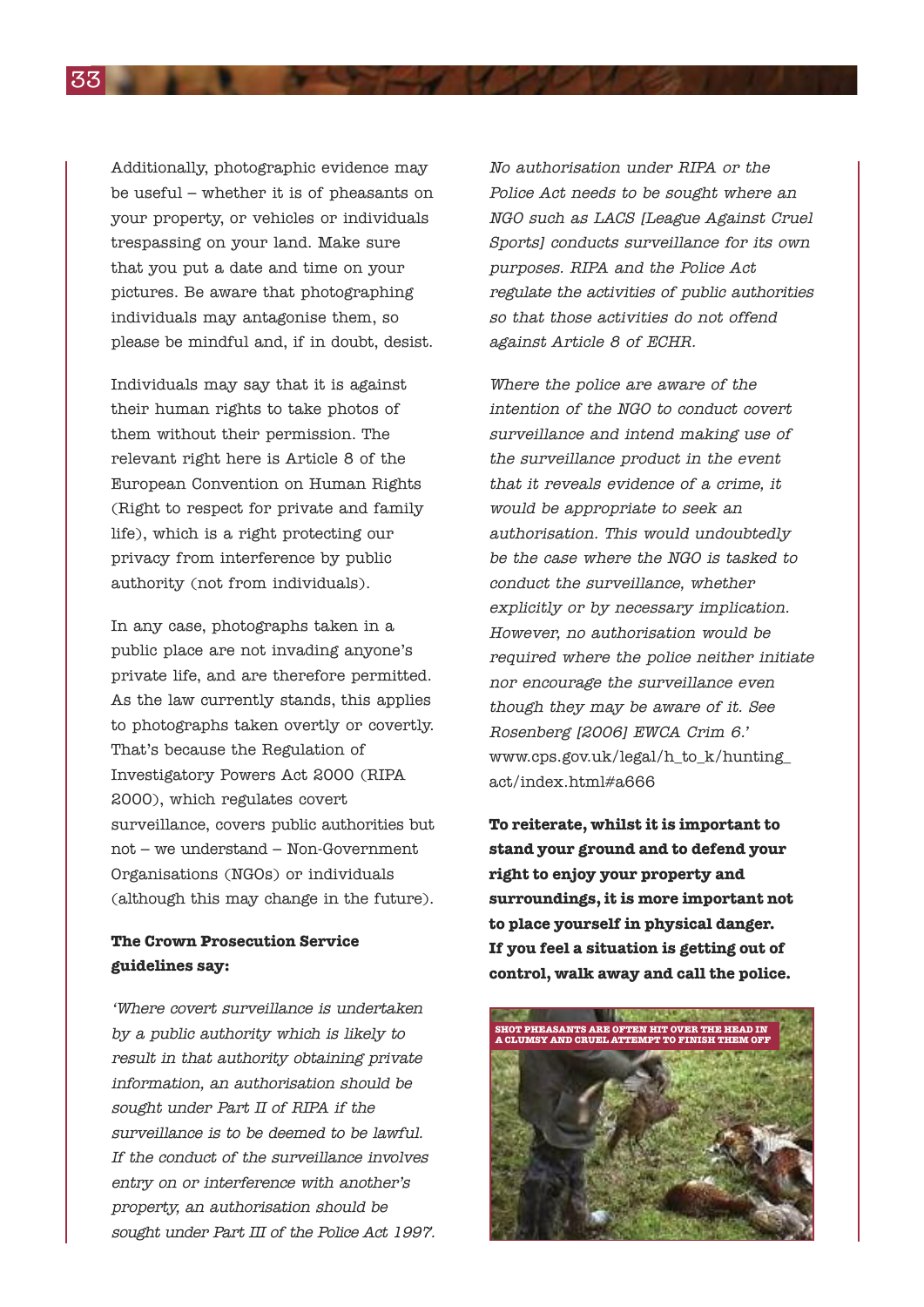## Annex A – Sample letters and how to obtain information on shooting operations

#### **1) Sample letter to VOA regarding Business Rates**

#### **(Provide your address)**

Dear VOA

I cannot find an entry for the following business premises on the Non-Domestic Rating Valuation List for the **(town name)** Billing Authority:

#### **(Name and full address of game farm plus phone number if possible)**

Can you please confirm that the hereditament is valued and listed? If not, could you please arrange a visit to the premises with a view towards valuation?

I further request that you acknowledge this letter.

Yours faithfully,

**(provide your name)**

#### **2) Sample letter to HMRC regarding a suspect commercial shoot and the payment of VAT**

#### **(Provide your address)**

Dear HMRC **(find the address of your own HMRC area office from the HMRC website)**

I note advertising in the **(name of publication and provide copy)** offering shooting for sale at:

#### **(or)**

I note that game bird shooting is taking place at:

It is not known if a commercially constituted shoot within HMRC regulations operates from this address.

This information is provided for your assistance.

Yours faithfully,

#### **(provide your name)**

34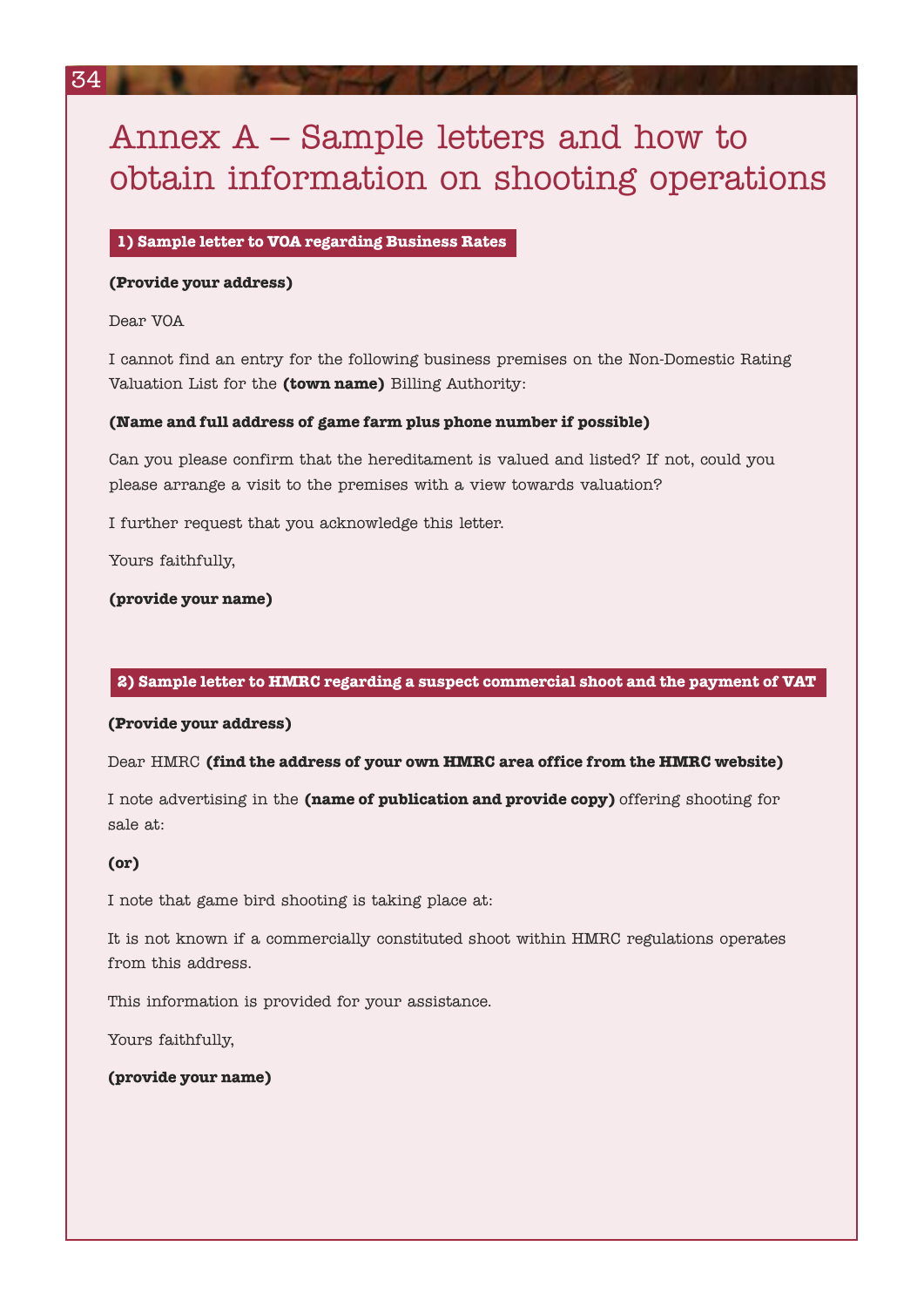## Annex A (cont.)

#### **3) How to find out who owns a piece of land**

#### **Visit www.landregistry.gov.uk/**

- Hit the tab which says 'Find a property'.
- Then 'Map enquiry'.
- You need a postcode or road name that is near the place you are looking for.
- Hit the 'Both' button (next to map and aerial photo) at the top of the result box. You can use the navigation keys to move the cursor along to find the exact location. This will give you an aerial shot plus road names, etc. as you scoot along.
- Zoom and centre, zoom and centre (by double clicking on the part of the map you are interested in) until the 'Find properties' button becomes active.
- Click 'Find properties'. It will then give you an orange target circle, which you click on the map and it will tell you who owns the land.

If you are having problems, you can call the Land Registry on 0844 892 0456 (calls are charged at the national rate charged by your telephone service provider). Calls are recorded and telephone support is available during the following hours: 08.30 - 18.00 Monday to Friday (excluding Bank Holidays).

#### **4) How to obtain accounts and details about companies**

#### **Visit www.companieshouse.gov.uk/**

- Click on 'Search Company Information' on the right.
- Enter the name of the business.
- Tick the items you would like to order (each item costs  $$1$ ).

#### **5) How to identify a parcel of land with Google Earth**

#### **If you have an address but not a postcode or a postcode without an address, visit the Royal Mail website and use its Postcode Finder page: http://postcode.royalmail.com**

- Search your computer for Google Earth. The software is free and may be downloaded from the Google Earth website. Install the software on your computer.
- Use the Google Earth controls to position your viewpoint above the photo of the UK.
- In the 'Search/Fly to' box on the top left side of the Google Earth screen, enter your postcode or address. The postcode is the easiest way to do this, although agricultural or moor areas will not have a postcode.
- In the top toolbar, choose 'Edit' and in the drop down menu that appears, choose 'copy'.
- Paste the image you have copied into any document you may be writing.

35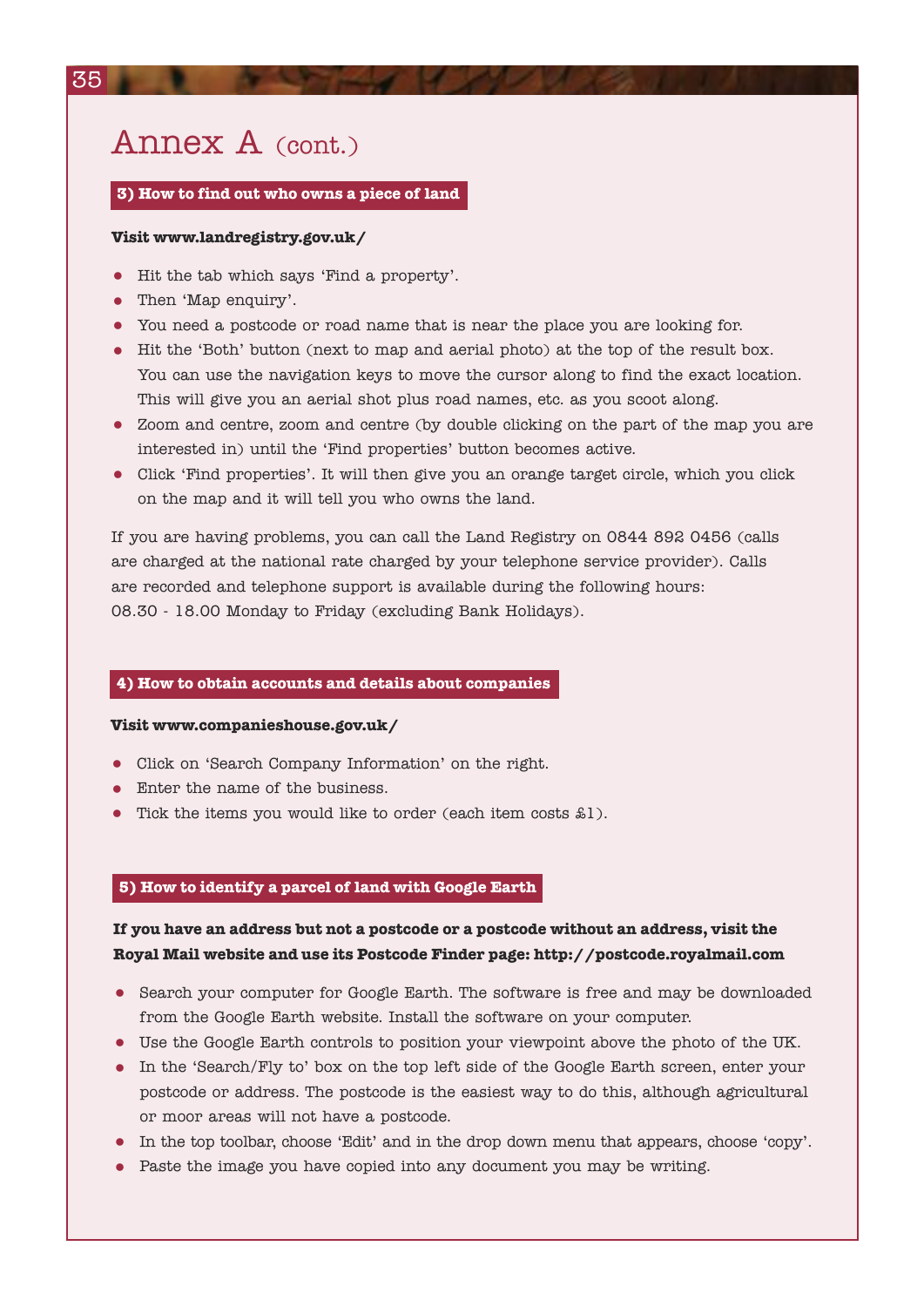## Annex B – Codes of good practice in the shooting industry

#### **BASC Codes**

- Air Rifles
- Shotgun Safety
- Lamping
- Fox Snaring
- Stalking
- Woodpigeon
- Flight Ponds
- Wildfowling
- Sporting Agents and Guides Offering Inland Goose Shooting
- Gundogs
- Picking up (Quarry Retrieval)
- Respect for Quarry
- Trapping Pest Birds
- Trapping Pest Mammals
- Horses and Shoots
- Transport of Beaters
- Use of a Dog Below Ground in England and Wales
- Disruption of Shoots by Demonstrators
- Guide to Risk Assessment
- Guide to Writing a Health and Safety Policy
- Health and Safety Policy pro forma

#### **Game and Wildlife Conservation Trust**

- Conserving the Grey Partridge
- Conserving the Black Grouse
- Conserving the Brown hare
- Guidelines for Sustainable Game Bird Releasing
- Hints for Using Larsen Traps
- Snaring Foxes

#### **Game Farmers' Association**

• Code of Practice

#### **DEFRA**

• Snaring Code

#### **Game Shoot Standards Ltd**

• Game Shoot Assurance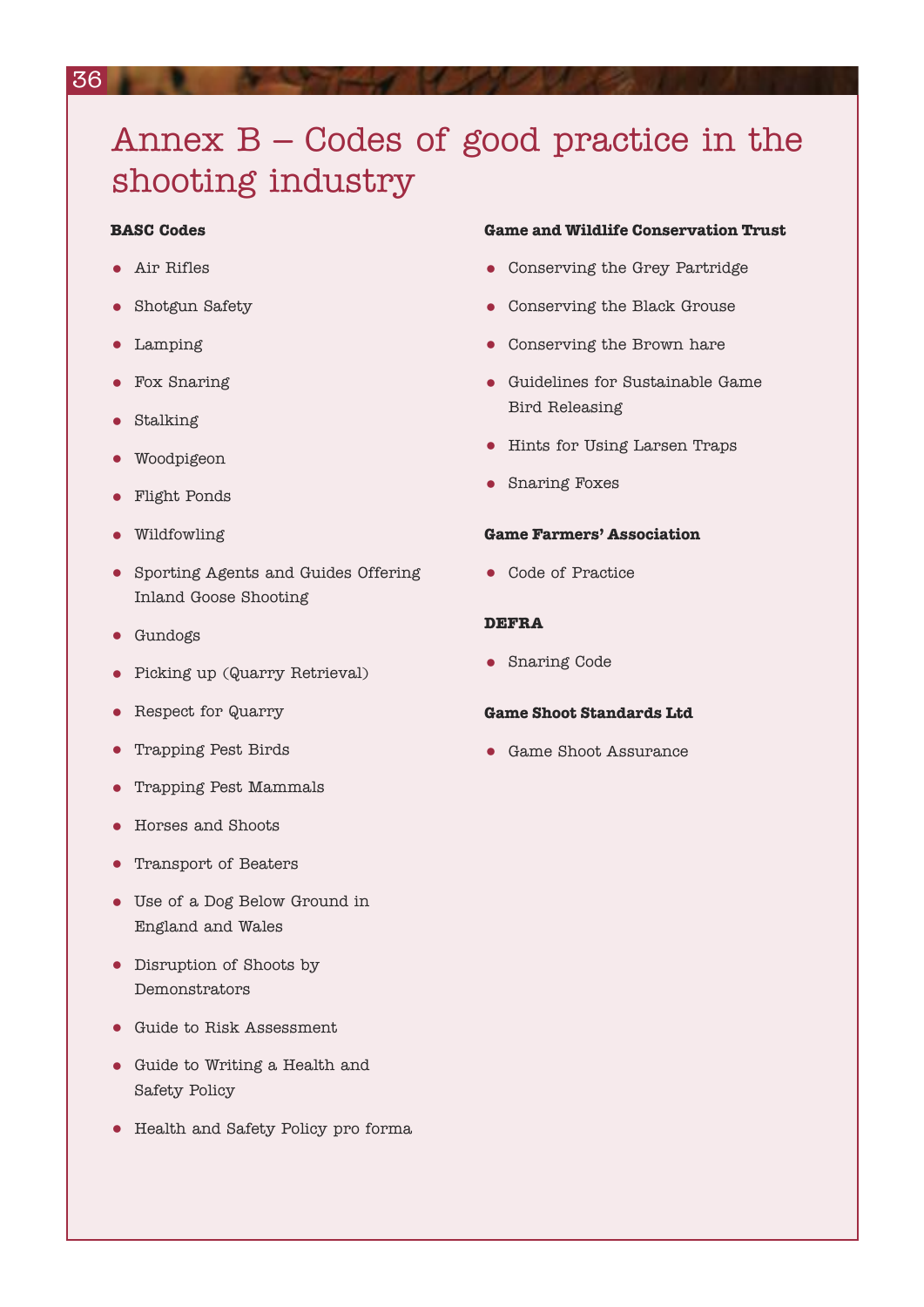## Annex C – Legal references regarding the status of game birds

#### **House of Lords Decisions**

#### **1) Earl of Normanton and Another V Giles (1980)**

The House of Lords found:-

(1) The production of food was not the purpose for which the birds were reared. In this case they were kept for the purpose of shooting and enjoyment and the purpose of shooting was sport and not part of food production or the keeping of livestock. This was a country activity but not an agricultural one.

(2) Pheasants reared for sport were not 'livestock' as they did not fall within the definition in Section 1 of the Rent (Agriculture) Act 1976.

In applying this judgement to a planning appeal, it is clear that it is the purpose of the 'keeping' or 'breeding' which is critical in deciding if the proposal is an agricultural activity.

'It may be the case that unless people in general were willing to eat pheasants and pay for that pleasure, shooting would become uneconomic, but it does not follow from this that pheasants are produced for food. If they were to be so produced, many easier ways of rearing and killing them could be found.'

**www.northyorkmoors.org.uk/uploads/publication/10616.pdf**

#### **2) Cook v Ross Poultry (1982) as referenced on the VOA website**

'Nor are pheasants and partridges which are bred and raised as game birds for release into the wild, because although the birds eventually end up as food they cannot be considered to be kept for this purposes. See Cook (VO) v Ross Poultry Ltd [1982] LT RA 187.'

**www.voa.gov.uk/instructions/chapters/rating\_manual/vol4/sect8/frame.htm**